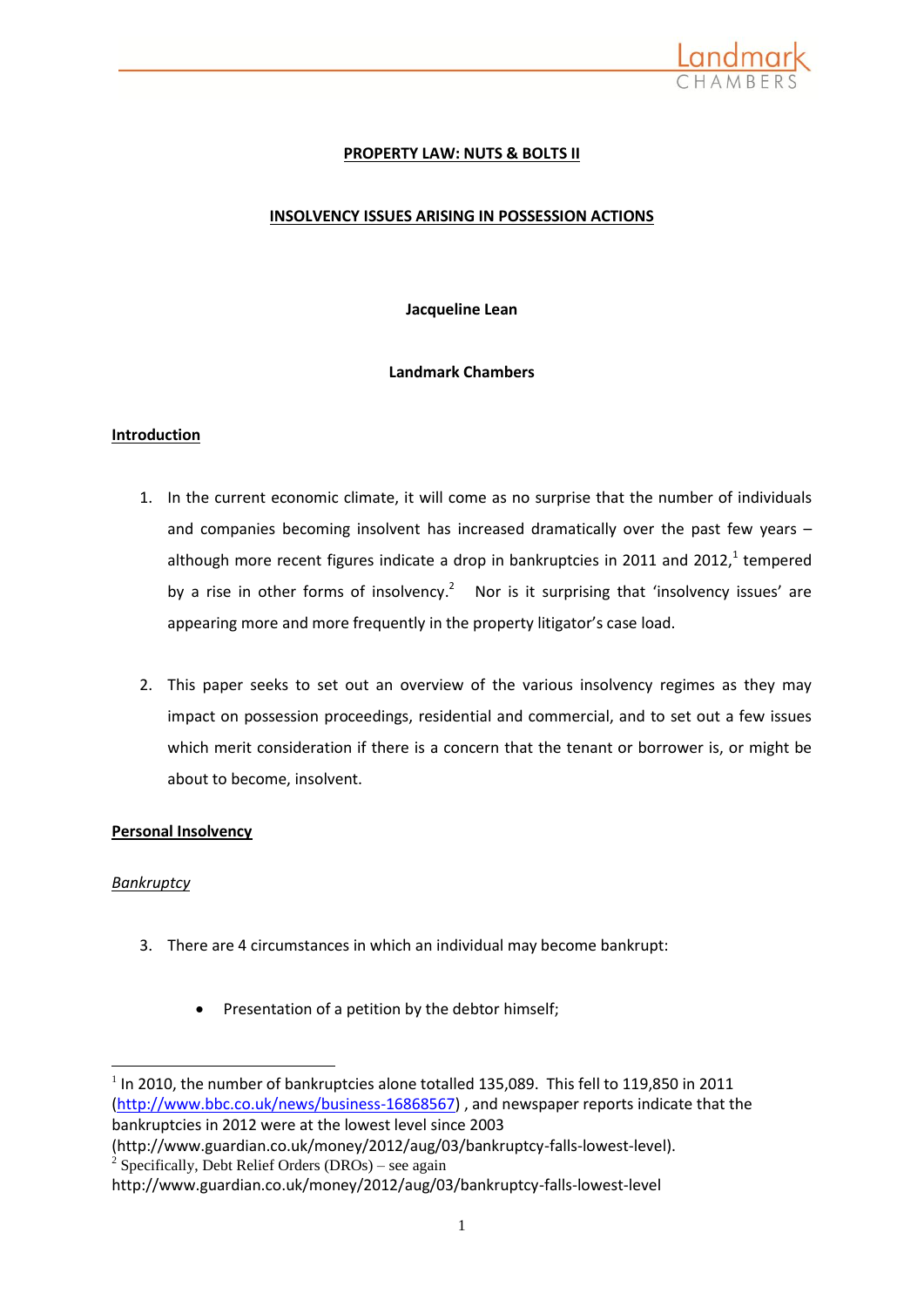

- Presentation of a petition by a creditor who is owed more than £750 and does not hold security for the entirety of his debt (following service of a statutory demand);
- Presentation of a petition by the supervisor of a voluntary arrangement, in event of non-compliance with the terms of an IVA; or
- Presentation of a petition by a person who is bound, for the time being, by the term s of an IVA in the event of non-compliance with the terms of the same.
- 4. Bankruptcy is governed by Part IX of the Insolvency Act 1986.
- 5. The most important provisions, in the context of an existing or pending possession action, are s.283, and s.285.
- 6. S.283(3A) of the Act excludes the following from the bankrupt's estate:
	- An assured tenancy or assured agricultural occupancy within the meaning of Part 1 of the Housing Act 1988, the terms of which inhibit an assignment as mentioned in s.127(5) of the Rent Act 1977;
	- A protected tenancy within the meaning of the Rent Act 1977 in respect of which, by virtue of any provision of Part IX of that Act, no premium can lawfully be required as a condition or assignment;
	- A tenancy of a dwelling house by virtue of which the bankrupt is, within the meaning of the Rent (Agriculture) Act 1976, a protected occupier of the dwelling-house, and the terms of which inhibit an assignment as mentioned in s.127(5) of the Rent Act 1977; or
	- A secure tenancy, within the meaning of Part IV of the Housing Act 1985, which is not capable of being assigned, except in the cases mentioned in s.91(3) of that Act.
- 7. However, this must be read subject to s.308A, which provides that such a tenancy may be made part of the bankrupt's estate, upon notice of the same being given by the trustee in bankruptcy:

# **308A. Vesting in trustee of certain tenancies.**

Upon the service on the bankrupt by the trustee of a notice in writing under this section, any tenancy—

(a) which is excluded by virtue of [section 283\(3A\)](http://login.westlaw.co.uk/maf/wluk/app/document?src=doc&linktype=ref&&context=47&crumb-action=replace&docguid=ID767FC40E44A11DA8D70A0E70A78ED65) from the bankrupt's estate, and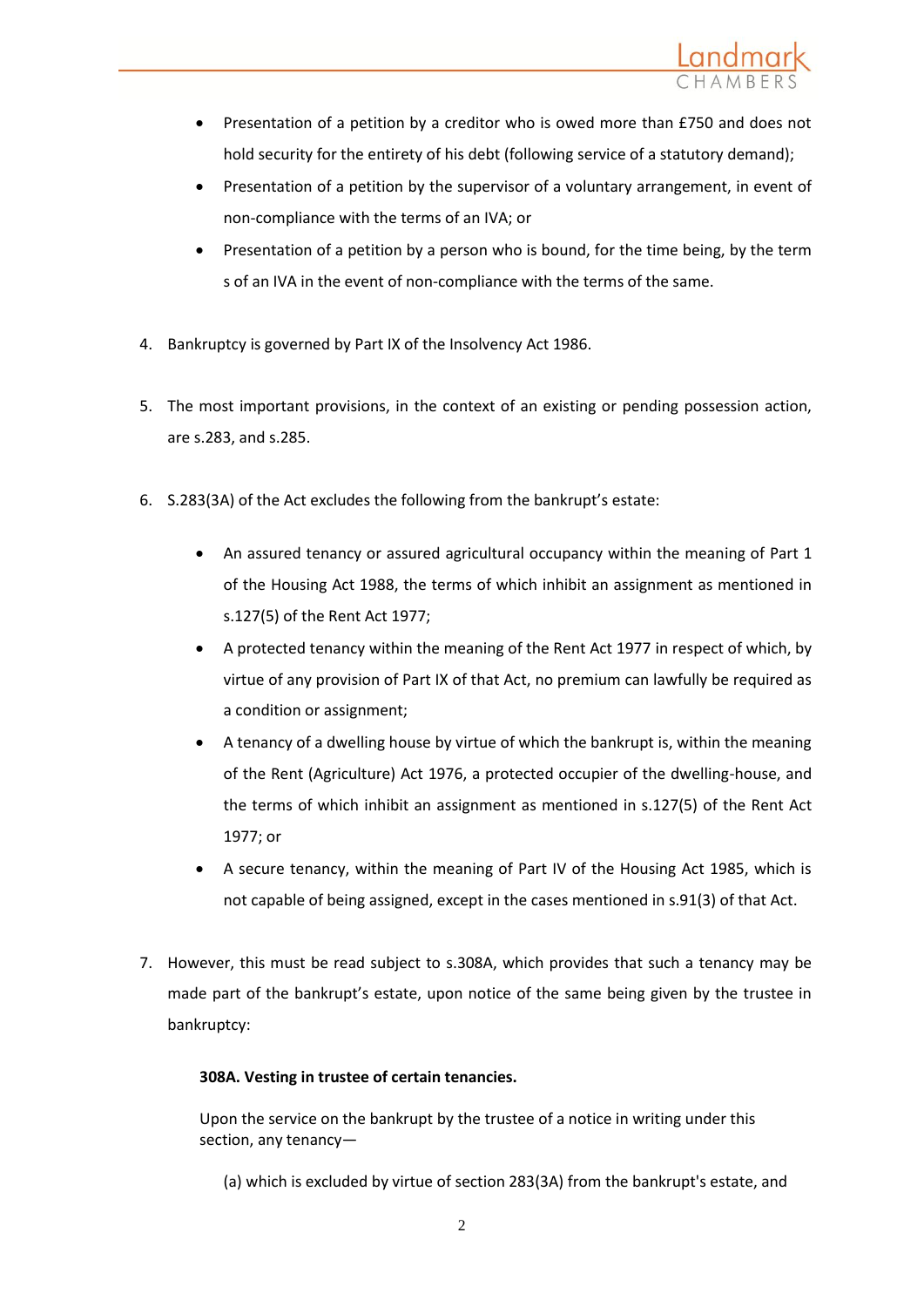

(b) to which the notice relates,

vests in the trustee as part of the bankrupt's estate; and, except against a purchaser in good faith, for value and without notice of the bankruptcy, the trustee's title to that tenancy has relation back to the commencement of the bankruptcy.

8. Of more general practical impact is s.285 of the Act, which provides for a moratorium on

legal proceedings against a bankrupt or his estate whilst a bankruptcy is pending or extant:

### **285.— Restriction on proceedings and remedies.**

(1) At any time when proceedings on a bankruptcy petition are pending or an individual has been adjudged bankrupt the court may stay any action, execution or other legal process against the property or person of the debtor or, as the case may be, of the bankrupt.

(2) Any court in which proceedings are pending against any individual may, on proof that a bankruptcy petition has been presented in respect of that individual or that he is an undischarged bankrupt, either stay the proceedings or allow them to continue on such terms as it thinks fit.

(3) After the making of a bankruptcy order no person who is a creditor of the bankrupt in respect of a debt provable in the bankruptcy shall—

(a) have any remedy against the property or person of the bankrupt in respect of that debt, or

(b) before the discharge of the bankrupt, commence any action or other legal proceedings against the bankrupt except with the leave of the court and on such terms as the court may impose.

This is subject to [section 346](http://login.westlaw.co.uk/maf/wluk/app/document?src=doc&linktype=ref&&context=43&crumb-action=replace&docguid=ID7A2BB50E44A11DA8D70A0E70A78ED65) (enforcement procedures) and 347 (limited right to distress).

(4) Subject as follows, subsection (3) does not affect the right of a secured creditor of the bankrupt to enforce his security.

(5) Where any goods of an undischarged bankrupt are held by any person by way of pledge, pawn or other security, the official receiver may, after giving notice in writing of his intention to do so, inspect the goods.

Where such a notice has been given to any person, that person is not entitled, without leave of the court, to realise his security unless he has given the trustee of the bankrupt's estate a reasonable opportunity of inspecting the goods and of exercising the bankrupt's right of redemption.

(6) References in this section to the property or goods of the bankrupt are to any of his property or goods, whether or not comprised in his estate.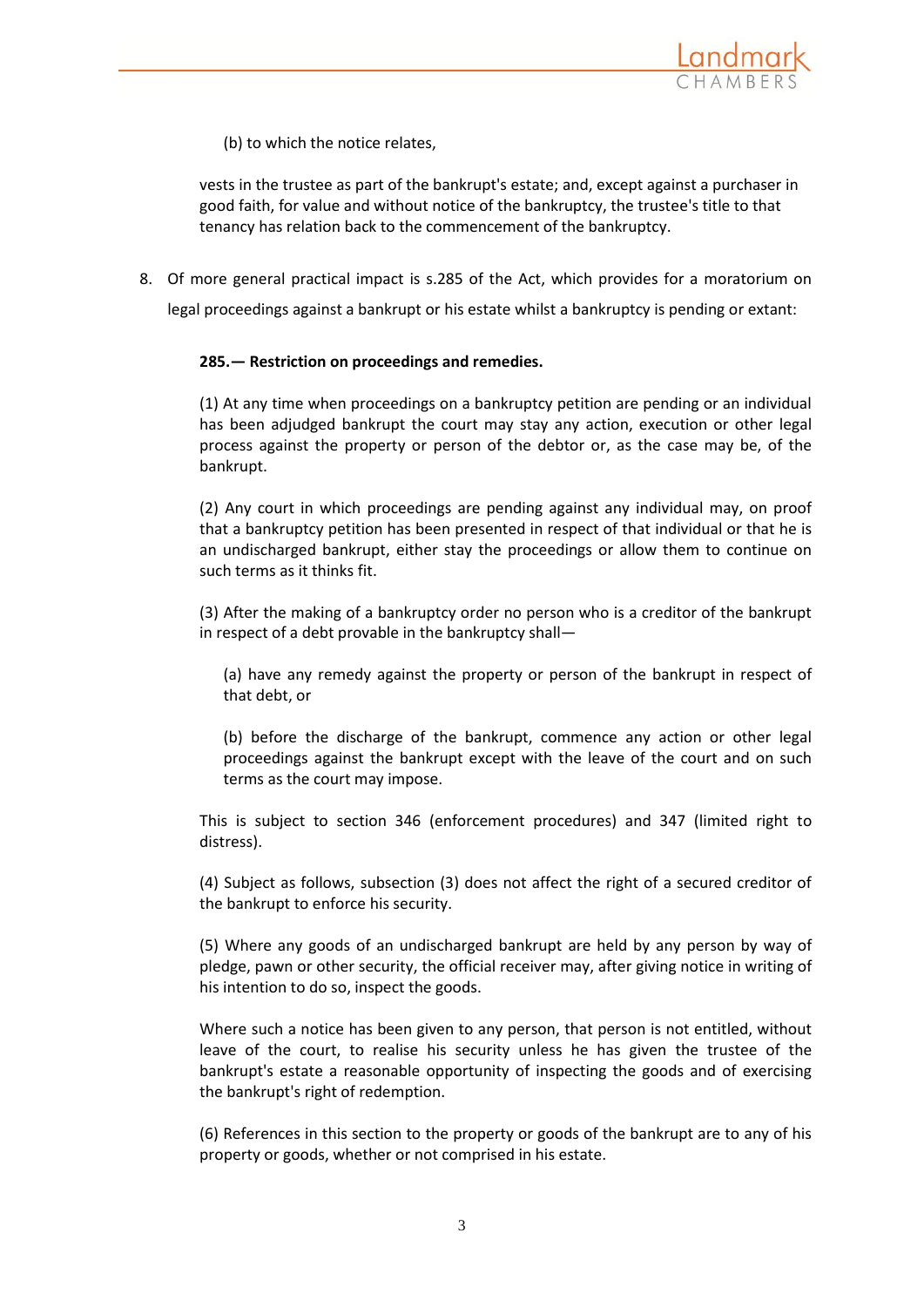

- 9. "The court" for the purpose of s.285(3)(b) means the court seized of the bankruptcy proceedings. Any court may exercise the staying power in s.285(2) on proof that a bankruptcy petition is pending : *Re Eileen Davies* [1997] BPIR 619.
- 10. There is some conflict of authority regarding the prohibition on commencing proceedings without the permission of the court contained in s.285(3). One view which has been adopted is that the provision should be construed purposively, and that permission can be granted after proceedings are commenced, thus making good the failure to do so prior to issue : this was the approach adopted in *Bristol & West Building Society v. Saunders* [1997] BCC 83.
- 11. This approach was not, however, followed in *Re Taylor<sup>3</sup>* [2007] Ch 50, H.H.J Kershaw considering that the grant of permission was a condition precedent to the court's jurisdiction to determine the substantive matter before it, and thus proceedings instituted without leave were void as against the bankrupt individual. This approach was thought o be consistent with the majority approach in *Seal v.Chief Constable of South Wales Police* [2007] UKHL 31, considering the issue in civil proceedings in general.
- 12. *Re Taylor* was not, however, followed in *Bank of Ireland v Colliers International UK Plc (In Administration)* [2012] EWHC 2942 (Ch) [2013] 2 WLR 895 which considered a number of the formerly conflicting authorities, including *Saunders* and *Re Taylor*, concluding that *Saunders*  approach was correct. $4$  This would now seem to be the preferred approach - at least unless and until there is higher judicial consideration to the contrary.

### **Residential Possession Proceedings – ASTs, secure tenancies, and protected tenancies**

13. In terms of possession proceedings of a property let under an AST, secure tenancy or protected tenancy (or otherwise falling within s.283(3A) of the Act) it seems that the s.285(3) moratorium does not bite:

 $\overline{a}$ 

<sup>3</sup> Also known as *Davenham Trust Plc v. CV Distribution (UK) Ltd*

<sup>&</sup>lt;sup>4</sup> David Richards J also considered, in his detailed judgment, *Seal v Chief Constable*, noting that it was clear that particular factors arising in the mental health context led to the conclusion in that case, and that "*There is no suggestion in Seal that Re Saunders was wrongly decided; quite the reverse. It is to be noted that Re Taylor was cited in argument*" (Paragraph 19). Reliance was also placed on the general approach to provisions requiring prior permission restated by the Court of Appeal in *[Adorian v Commissioner of Police of the Metropolis \[2009\]](http://login.westlaw.co.uk/maf/wluk/app/document?src=doc&linktype=ref&&context=39&crumb-action=replace&docguid=I811CE3D0E9CB11DD9BABCCD9CA1BF095)  [EWCA Civ 18, \[2009\] 1 WLR 1859.](http://login.westlaw.co.uk/maf/wluk/app/document?src=doc&linktype=ref&&context=39&crumb-action=replace&docguid=I811CE3D0E9CB11DD9BABCCD9CA1BF095)*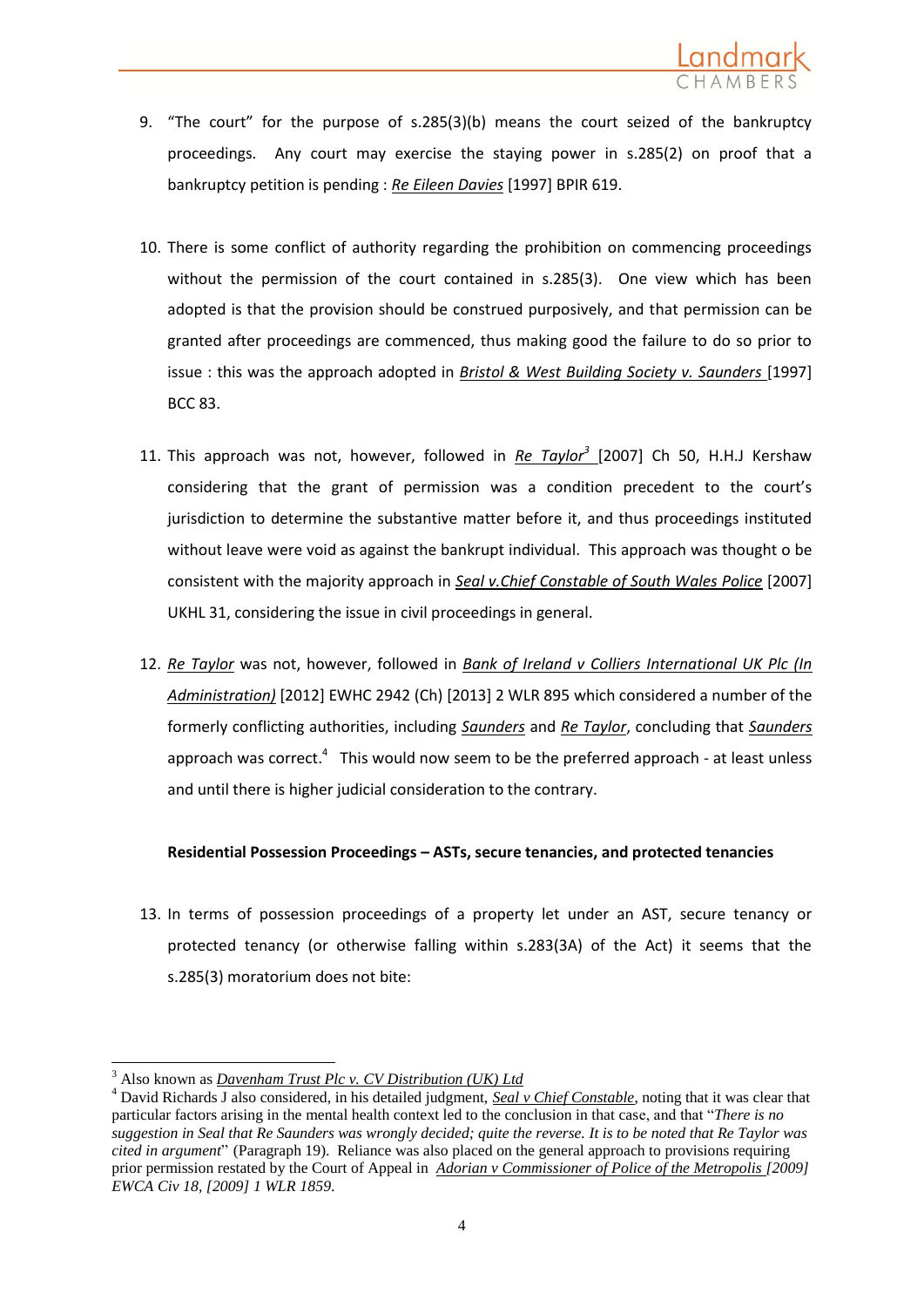

- 14. In *Harlow District Council v. Hall* [2006] EWCA Civ 156, the Council obtained an order for possession on grounds of rent arrears, requiring the defendant secure tenant to give up possession on or before 9 February 2005. Enforcement of the order was suspended on terms that the defendant paid the current rent together with the arrears and costs in instalments of £10 per week. On 10 February 2005, the Defendant become a bankrupt on his own petition, which petition included those rent arrears. The Defendant then applied to have the possession order set aside on the grounds that the arrears and costs were debts proveable in the bankruptcy and the order was therefore in breach of s.285(3), in that it was a remedy against his property in terms of those debts. That argument was rejected by the district judge, on appeal by the circuit judge, and on further appeal by the Court of Appeal, who held that:
	- The secure tenancy had been brought to an end on 9 February 2005, and thus the maintenance of the order did not constitute a remedy against the defendant's property precluded by s.285(3). While it subsisted, the benefit of the secure tenancy was the defendant's property, but it had ceased by the time the bankruptcy order was made. (Paras 13-14 of the judgement)
	- Such consequences were entirely consistent with the purpose of s.285 of the Act, being to preserve the estate of the bankrupt for the benefit of his unsecured creditors. *"The benefit of a secure tenancy does not best in the trustee in bankruptcy so there is no property to preserve in that respect"* (Para 17 of the judgment – my emphasis)
- 15. Sir Andrew Morritt C continued, at para 17:

*"The court will fix the sum to be paid in respect of the arrears and current use and occupation in a sum the bankrupt can pay out of current income which, in the absence of a notice under [section 307](http://login.westlaw.co.uk/maf/wluk/app/document?src=doc&linktype=ref&&context=14&crumb-action=replace&docguid=ID77BF970E44A11DA8D70A0E70A78ED65) or an order under [section 310](http://login.westlaw.co.uk/maf/wluk/app/document?src=doc&linktype=ref&&context=14&crumb-action=replace&docguid=ID77FF110E44A11DA8D70A0E70A78ED65) of the 1986 Act, does not vest in the trustee either. As the judge pointed out in his judgment, provided the cost of the accommodation is not too high and is within the bankrupt's current income the trustee may be expected to facilitate the continued occupation by the bankrupt."*

16. Although not strictly necessary to do so, Sir Andrew Morritt C went on to consider whether the position might have been different if the bankruptcy order had been made before the date on which the defendant had been ordered to give possession of the property to the claimant: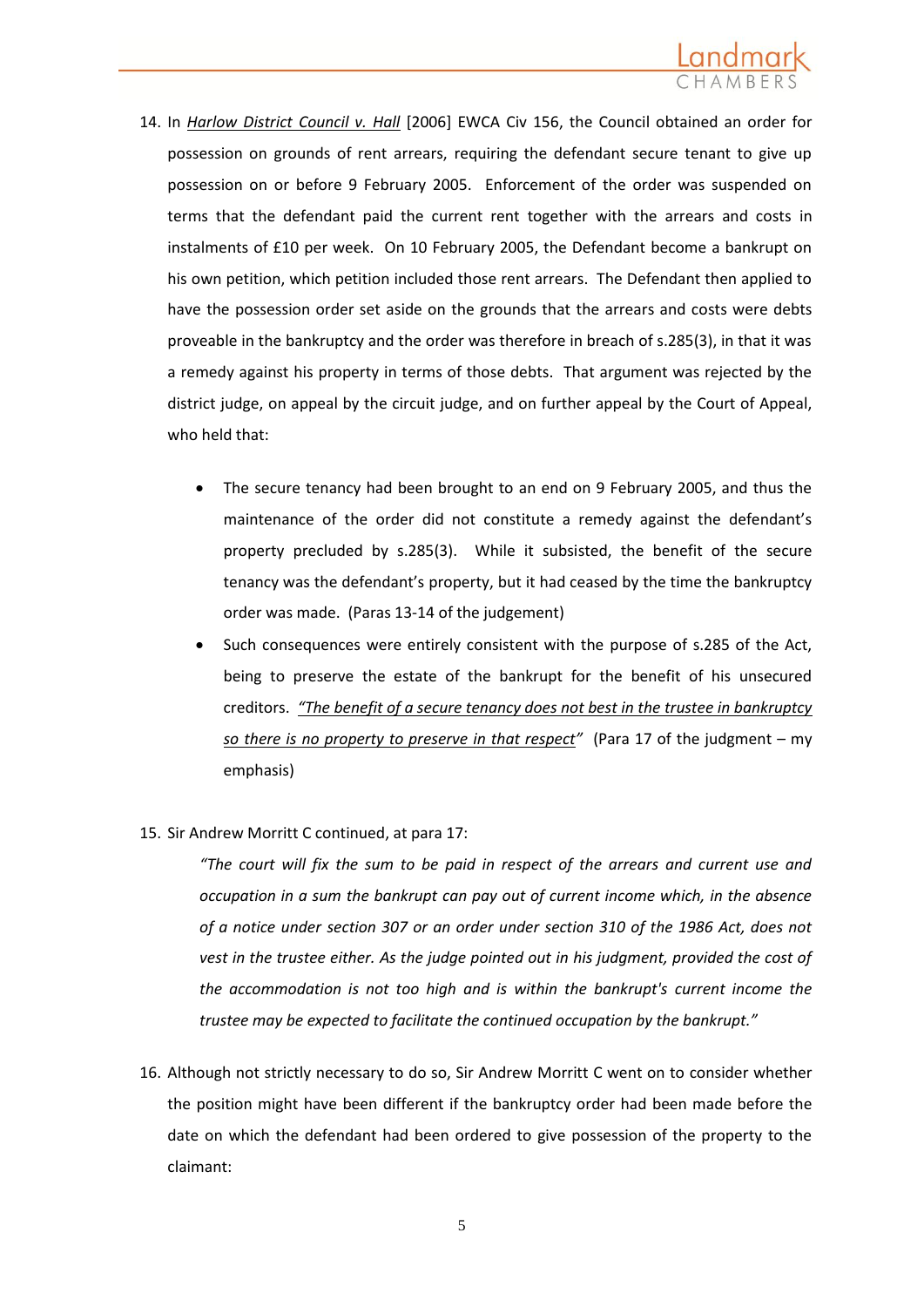

*"19 In my view the change in the order of events would have made no difference in the outcome. In [Ezekiel v Orakpo \[1977\] QB 260](http://login.westlaw.co.uk/maf/wluk/app/document?src=doc&linktype=ref&&context=41&crumb-action=replace&docguid=IA505A900E42711DA8FC2A0F0355337E9) the court was concerned with a lease which had been forfeited for non-payment of rent. The lessor then took proceedings for possession. The tenant claimed that the action was invalid because a receiving order had been made against him between those two events. The relevant legislation was then contained in section 7 of the Bankruptcy Act 1914 in materially the same terms as [section 285\(1\) and \(3\)](http://login.westlaw.co.uk/maf/wluk/app/document?src=doc&linktype=ref&&context=41&crumb-action=replace&docguid=ID76A6D40E44A11DA8D70A0E70A78ED65) of the 1986 Act. The Court of Appeal rejected the tenant's contention on the ground that the claim for possession was not a remedy against the tenant's property. Shaw LJ said, at pp 267–268:* 

*"It is clear that the section intends to inhibit any form of remedy or action which is directly designed to enforce payment of the debt which is owed. What has first to be considered is whether an action in which an order for possession is sought where a lease has been forfeited for default in payment of rent, comes within the terms of section 7(1) at all. If it does not, it is not necessary to get the leave of the court under section 7 before commencing such an action. In our view, an action for possession following the forfeiture of a lease is not within the terms of the section, and this is so whatever the ground of forfeiture to which the lessor has recourse under the covenants in the lease. The nature of the action is the same in every case, namely, that the right and interest of the lessee to possession has been terminated before its natural expiry in pursuance of a contractual provision in his lease so that he become a trespasser if he continues in occupation of the premises. The obverse of this situation is that the lessor becomes entitled to possession on forfeiture of the lessee's interest. The action for re-entry is in the nature of an action in trespass. It is not a remedy against the property of the debtor in respect of a debt, notwithstanding that the occasion of the forfeiture is default in payment of the rent reserved by the lease. The consequence of forfeiture (subject to the power of the court to grant relief) is to determine the lessee's interest. It is not a remedy enforcing payment of the rent due and it is not within the ambit of section 7(1)."*

*20 Plainly there are differences in the case of a secure tenancy because an order of the court is necessary to terminate it. But assuming an order to have been made sufficient to terminate the secure tenancy for the purposes of [section 82\(2\)](http://login.westlaw.co.uk/maf/wluk/app/document?src=doc&linktype=ref&&context=41&crumb-action=replace&docguid=IA1B9EB80E44A11DA8D70A0E70A78ED65) of the 1985 Act, then, as it seems to me, the subsequent continuance or enforcement of the order is to the same effect as a possession action following forfeiture of a lease, and, as in [Ezekiel v](http://login.westlaw.co.uk/maf/wluk/app/document?src=doc&linktype=ref&&context=41&crumb-action=replace&docguid=IA505A900E42711DA8FC2A0F0355337E9)  [Orakpo,](http://login.westlaw.co.uk/maf/wluk/app/document?src=doc&linktype=ref&&context=41&crumb-action=replace&docguid=IA505A900E42711DA8FC2A0F0355337E9) does not constitute a remedy enforcing the payment of the arrears of rent. And that is so, in my view, whether the bankruptcy order is made before or after the date on which possession of the dwelling house is to be given pursuant to the order"*

17. Chadwick LJ concurred (and perhaps went, expressly, a little further) in his judgment:

*"27 ... I share his view that the outcome would have been the same if the bankruptcy order had been made, say, on 8 February 2005. And I would take the same view if the possession order had been made in the [Thompson](http://login.westlaw.co.uk/maf/wluk/app/document?src=doc&linktype=ref&&context=41&crumb-action=replace&docguid=ICF8BEE91E42811DA8FC2A0F0355337E9) form-so that the secure tenancy was to be treated as continuing under the possession order at the date when the bankruptcy order was in fact made (on 10 February 2005). The basis for that view is the decision of this court in [Ezekiel v Orakpo \[1977\] QB 260](http://login.westlaw.co.uk/maf/wluk/app/document?src=doc&linktype=ref&&context=41&crumb-action=replace&docguid=IA505A900E42711DA8FC2A0F0355337E9) that proceedings for forfeiture on the grounds of non-payment of rent are not to be treated as "a remedy against the property of the debtor in respect of a debt" for the purposes of the provisions for the protection of*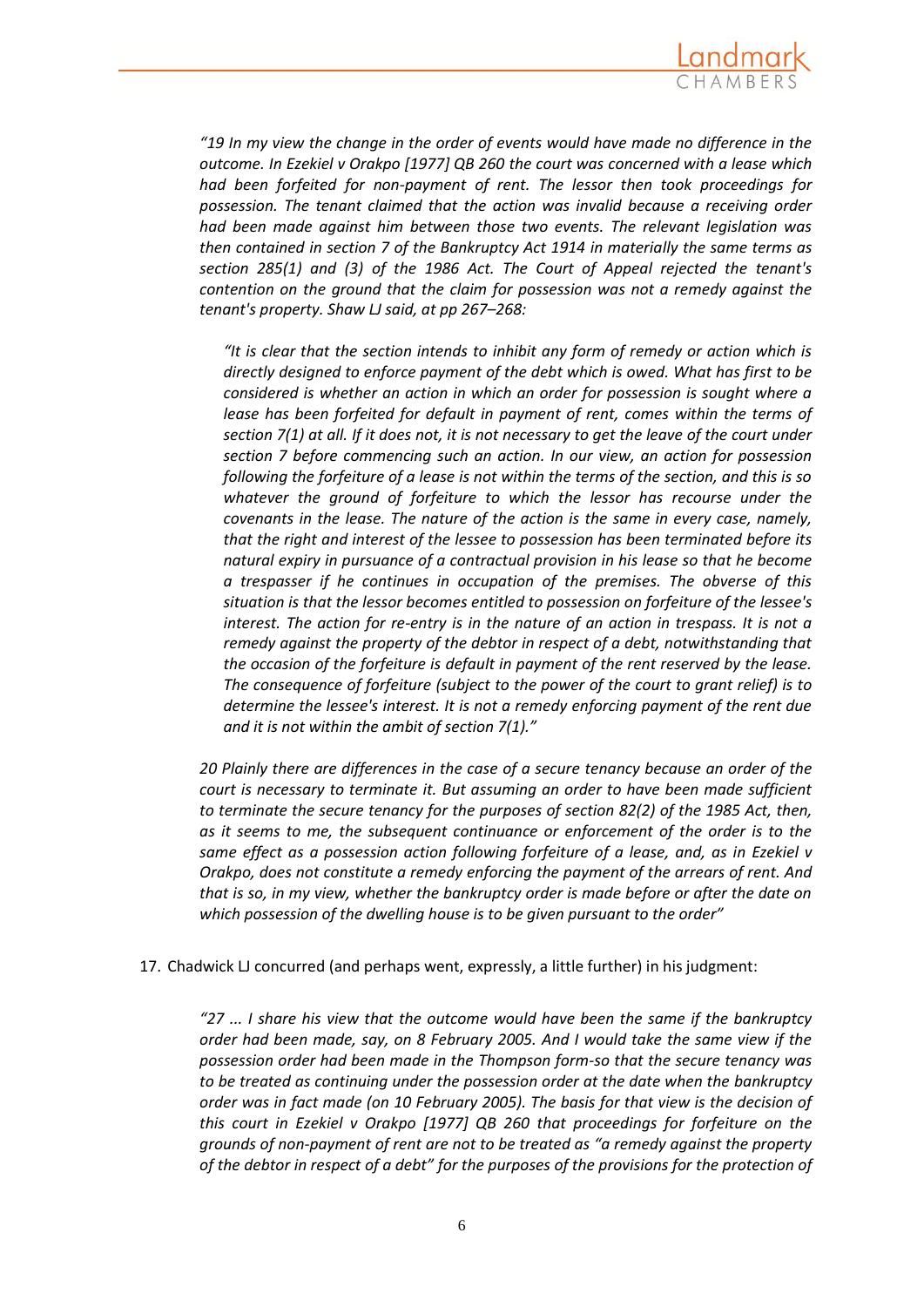

*the bankrupt and his estate now enacted in [section 285 of the Insolvency Act 1986.](http://login.westlaw.co.uk/maf/wluk/app/document?src=doc&linktype=ref&&context=41&crumb-action=replace&docguid=ID76A6D40E44A11DA8D70A0E70A78ED65) Although the analogy between proceedings for forfeiture under the general law and proceedings for possession under [Part IV of the Housing Act 1985](http://login.westlaw.co.uk/maf/wluk/app/document?src=doc&linktype=ref&&context=41&crumb-action=replace&docguid=I60168D90E42311DAA7CF8F68F6EE57AB) is not exact, the reasoning in [Ezekiel v Orakpo](http://login.westlaw.co.uk/maf/wluk/app/document?src=doc&linktype=ref&&context=41&crumb-action=replace&docguid=IA505A900E42711DA8FC2A0F0355337E9) is, to my mind, equally applicable to a case where possession of premises held under a secure tenancy is sought under the statute.*

*28 It would, I think, be unfortunate if the outcome in cases of this nature turned on whether the bankruptcy order was made just before or just after the possession order; and equally unfortunate if the outcome turned on whether the possession order was made in th[e Thompson](http://login.westlaw.co.uk/maf/wluk/app/document?src=doc&linktype=ref&&context=41&crumb-action=replace&docguid=ICF8BEE91E42811DA8FC2A0F0355337E9) form or in the form in the present case. I am satisfied that that is not the position."<sup>5</sup>*

- 18. In *Sharples v Places for People Homes Ltd* [2011] EWCA Civ 813, the Court of Appeal had to consider 2 appeals which raised "*common issues about the effect of a person's insolvency on the right of a landlord to obtain an order for possession of a dwelling let on an assured tenancy on the ground of rent arrears*." In the first appeal, the tenant was made bankrupt on 14 May 2009 and the order for possession made on 19 May 2009. No order for money judgment was made in respect of the rent arrears, the district judge considering they were debts proveable in the bankruptcy. In the second, a debt relief order was made on 27 April 2009(which included the rent arrears), and a conditional suspended order for possession made on 12 August 2009, together with a money judgment for the rent arrears.
- 19. The Court of Appeal reviewed the cases of *Ezekiel v. Orakpo* [1977] QB 260, *Razzag v. Pala* [1997] 1 WLR 1336, and *Hall*, and further considered whether s.285(3)(b) should be read subject to the limitation express in s.285(3)(a), namely that it only applied in proceedings in respect of provable debts. Etherton LJ summarised the principal points made in his judgment at para 95 of his judgment:

*1)an order for possession of property subject to a tenancy, including an assured tenancy, on the ground of arrears of rent, which are provable in the bankruptcy of the tenant, is not a "remedy ... in respect of that debt" within IA s. 285(3)(a);*

*2) that is so, whether the order is an outright order for possession or is a conditional suspended possession order;*

1

<sup>5</sup> The reference to "the Thomson form" is a reference to the order of the form made in the case of *Thompson v. Elmbridge Borough Council* [1987] 1 WLR 1425, as considered by Millett LJ in *Greenwich London Borough Council v. Regan* (1996) 28 HLR 469, providing that judgment for possession "*shall not be enforced for 28*  days in any event and for so long thereafter as the defendant punctually pays to the plaintiff or his agent [arrears of rent etc] by [weekly] instalments [of a specified amount]", and not at all once all the arrears were paid off.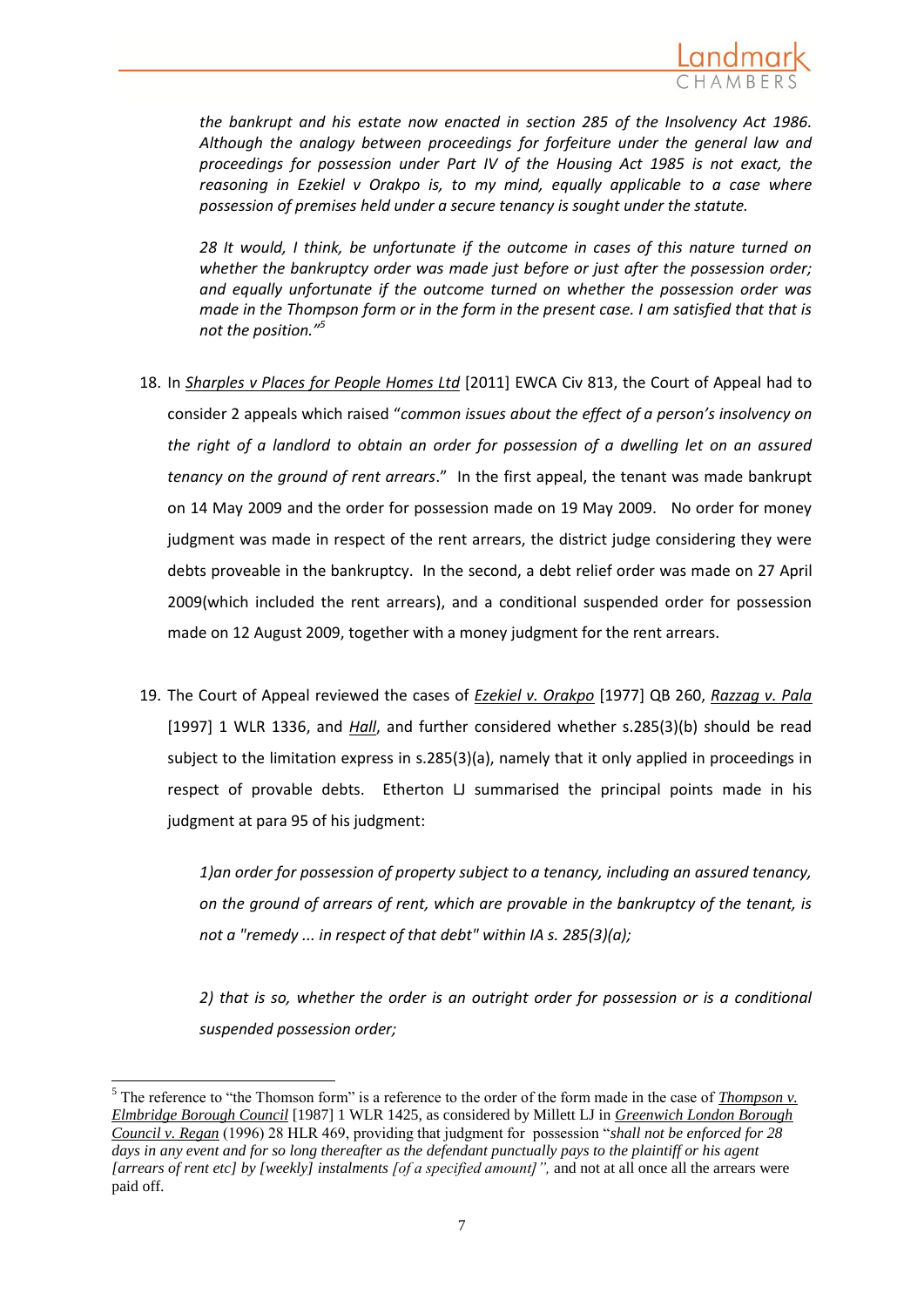

*3) IA s.285 (3)(b) is implicitly limited to legal proceedings against the bankrupt "in respect of that debt"; that is to say, it is qualified in the same way as IA s.285(3)(a);*

*4)accordingly, proceedings for an order for possession of property subject to a tenancy, including an assured tenancy, on the ground of rent arrears, in which no claim is made for arrears provable in the tenant's bankruptcy, are not subject to the automatic stay in IA s.285(3)(b);*

*5) an order for possession of property subject to a tenancy, including an assured tenancy, on the ground of arrears of rent, which are the subject of the tenant's DRO, is not a "remedy in respect of the debt" within IA s. 251G(2)(a), whether the order is an outright order for possession or is a conditional suspended possession order;*

*6)proceedings for possession of property subject to an assured tenancy on the ground of rent arrears, which are provable in the tenant's bankruptcy or are the subject of the tenant's DRO, should not normally be stayed under IA s. 285(1) or (2) or IA s. 251G(3);*

*7)on the hearing of such proceedings, no order can be made for payment of such arrears; nor should a suspended order for possession be made conditional on payment of such arrears, but it should be made conditional on payment of any other arrears (i.e. those not provable in the bankruptcy or subject to the DRO) and current rent.*

- 20. The effect of a bankrupt tenant on residential possession proceedings in respect of tenancies subject to the Housing Act 1988, Rent Act 1997 and Housing Act 1985 would therefore seem to be relatively clear:
	- Bankruptcy or a DRO (pending or extant) does not interfere with the Court's jurisdiction to make a possession order, suspended possession order, or possession order whose enforcement is suspended, on grounds of rent arrears – even if those arrears are, or would otherwise be, debts provable in the bankruptcy or subject to the DRO;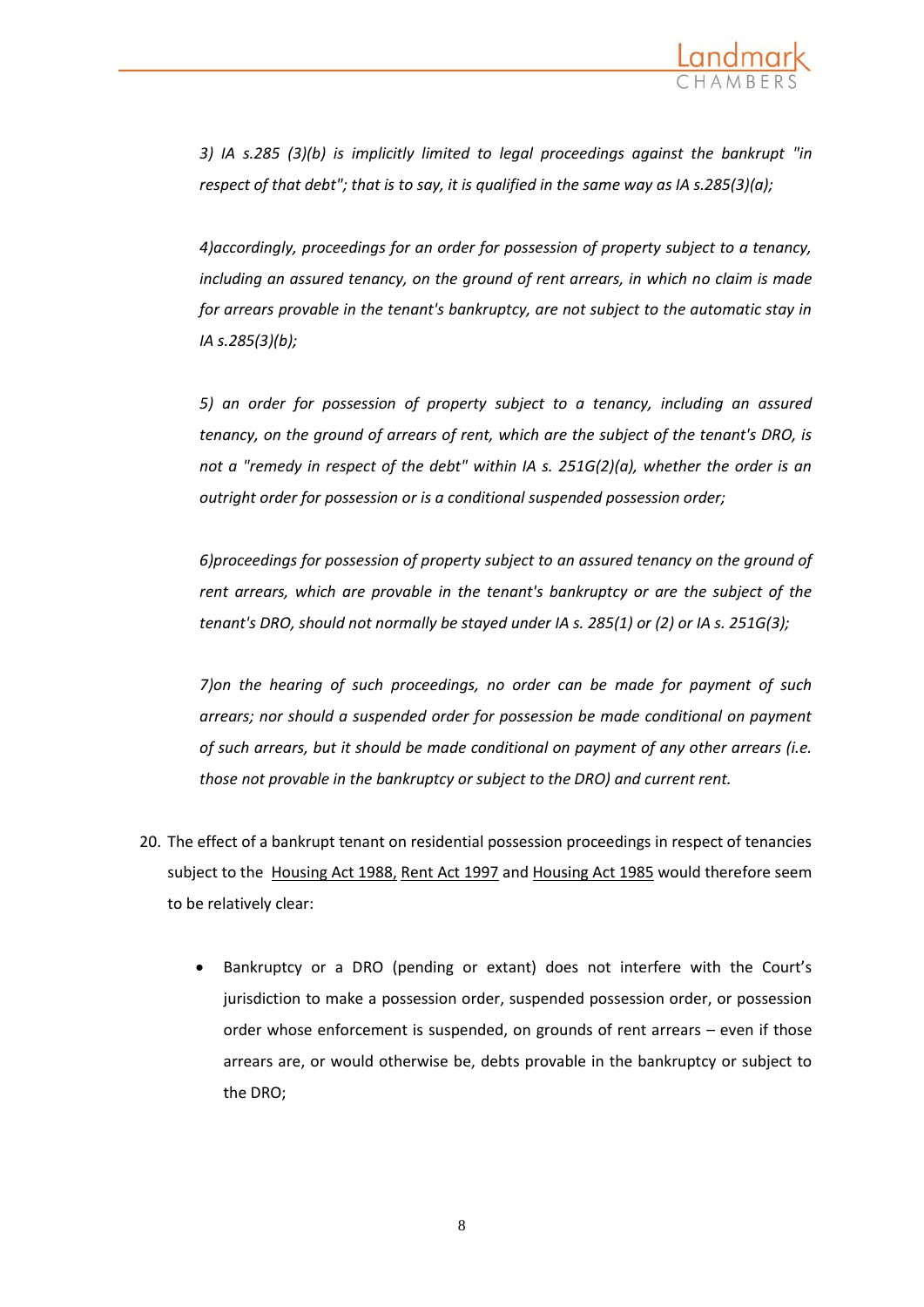

- The Court should not, however, suspend a possession order, or enforcement of the order, on terms of payment of the arrears.
- A money judgment for the arrears should not be pursued or awarded.
- It seems that an order for possession (or its enforcement) may be ordered on the grounds that the tenant continues to meet its current rental obligations. The same would seem to apply in respect of mesne profits.
- Such possession proceedings are not caught by the stay in s.285(3)(b) in the absence of a claim for money judgment for the arrears.

### **Forfeiture**

- 21. In respect of forfeiture, it seems that both residential long leases and business tenancies will be caught by the s.285(3) requirement for permission – at least, where the landlord seeks to forfeit by service of proceedings.
- 22. In *Razzaq v. Pala* [1997] 1 WLR 1336, the landlord had forfeited a lease of business premises by peaceable re-entry on grounds of rent arrears after the making of a bankruptcy order against the tenant. Following annulment of the bankruptcy, the tenant challenged the validity of the forfeiture on the grounds that it was in breach of s.285(3) since it had been effected without prior leave of the court. Dismissing the appeal, Lightman J concluded that the right of re-entry was not a remedy for the purposes of s.285(3)(a), but acknowledged the anomalous position of the landlord requiring permission to forfeit by service of proceedings:

*"The right of re-entry is often colloquially referred to as a remedy of the landlord: see, e.g., [In re A Debtor \(No. 13A-IO-1995\) \[1995\] 1 W.L.R. 1127,](http://login.westlaw.co.uk/maf/wluk/app/document?src=doc&linktype=ref&&context=8&crumb-action=replace&docguid=I95FC2C40E42711DA8FC2A0F0355337E9) 1133. But the [Court of](http://login.westlaw.co.uk/maf/wluk/app/document?src=doc&linktype=ref&&context=8&crumb-action=replace&docguid=IA505A900E42711DA8FC2A0F0355337E9)  [Appeal in Ezekiel v. Orakpo \[1977\] Q.B. 260](http://login.westlaw.co.uk/maf/wluk/app/document?src=doc&linktype=ref&&context=8&crumb-action=replace&docguid=IA505A900E42711DA8FC2A0F0355337E9) held, with reference to a provision to like effect in section 7(1) of the Bankruptcy Act 1914, that the right of re-entry, whether exercised by service of a writ claiming possession or by peaceable entry, does not constitute a remedy against the property or person of the bankrupt. The reasoning is that the exercise of the right of forfeiture does not remedy any preceding breach of covenant: it merely prevents its recurrence and affords relief to the landlord from being saddled with a defaulting tenant. If this is so, it is anomalous that under section 285(3) a landlord requires the leave of the court before he can commence proceedings for*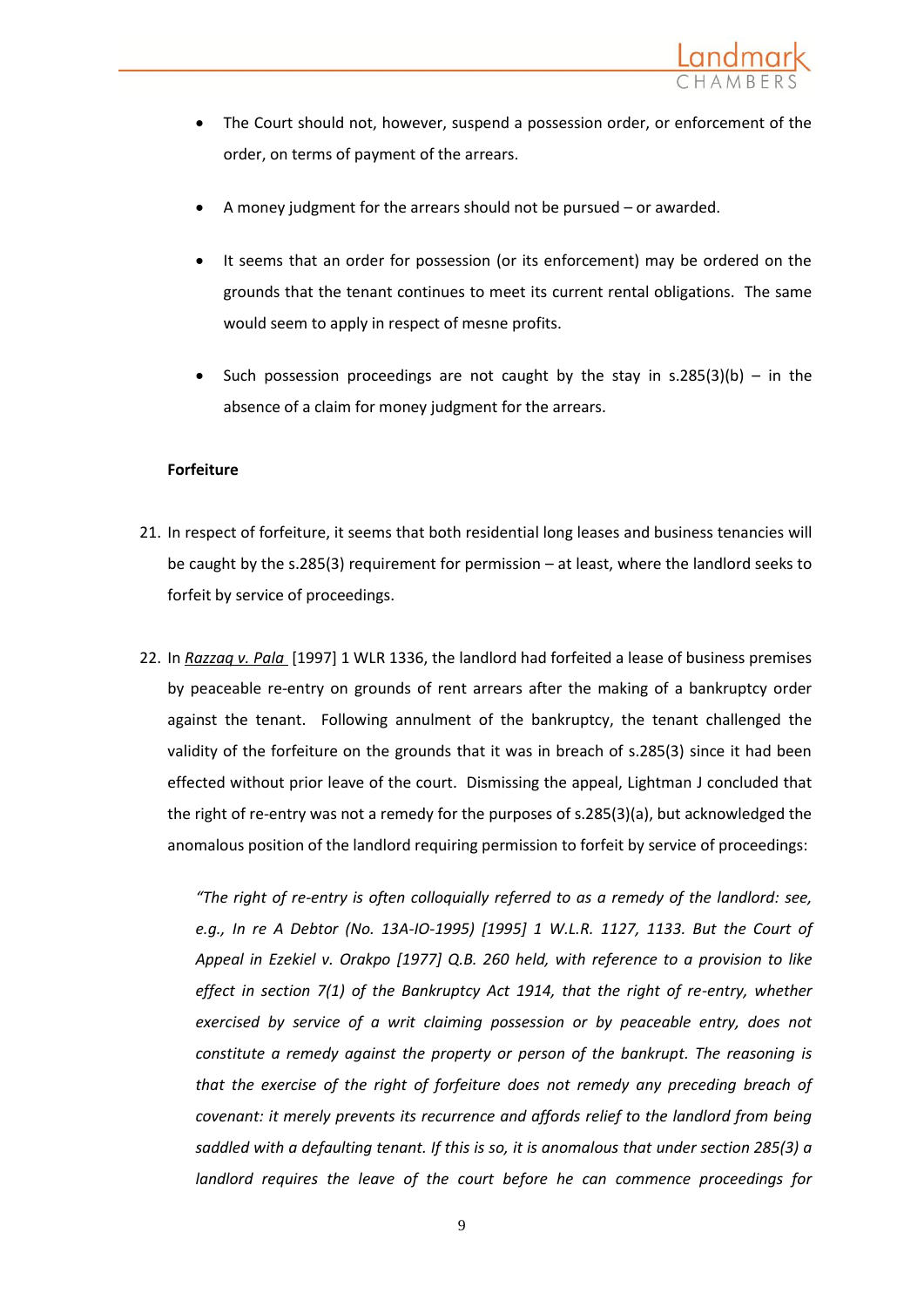

*forfeiture, but is immune from any restraint on exercising his right of peaceable re-entry. This is the more so when regard is had to the disfavour with which the law looks upon peaceable re-entry: see [Billson v. Residential Apartments Ltd. \[1992\] 1 A.C. 494,](http://login.westlaw.co.uk/maf/wluk/app/document?src=doc&linktype=ref&&context=8&crumb-action=replace&docguid=I749573E0E42711DA8FC2A0F0355337E9) 536E. But that is not a sufficient basis on which I am free to give the word "remedy" a wider meaning than afforded in [Ezekiel v. Orakpo \[1977\] Q.B. 260](http://login.westlaw.co.uk/maf/wluk/app/document?src=doc&linktype=ref&&context=8&crumb-action=replace&docguid=IA505A900E42711DA8FC2A0F0355337E9)."*

- 23. Query, however, whether the requirement of permission for forfeiture by service of proceedings may be open to debate, in light of Etherton LJ's construction of s.285(3) in *Sharples.*
- 24. In the residential context, the requirement of permission would seem also to attach to proceedings for a determination that service charges were due prior to forfeiture of a long lease of a dwelling. It may also, arguably, apply to proceedings for determination of a breach of covenant or condition prior to service of s.146 notice (s.168 CLRA 200), although this would seem to be open argument following the construction of s.285(3)(b) in *Sharples* that it is limited to actions or proceedings against the bankrupt in respect of a 'proveable debt'.
- 25. In the context of business premises, where the landlord is intending to forfeit the lease or tenancy of a bankrupt individual, it is also worth having regard to the following:
	- If the lease provides for a right of re-entry in the case of the tenant's insolvency, and that is the ground on which the landlord wishes to rely, it is important to check that the re-entry provision covers the insolvency regime which applies to the tenant. If it only permits for re-entry in the event of the tenant's bankruptcy, then construing the clause strictly, it would not seem to cover the situation when the tenant had entered into a DRO, for example.
	- The need to serve a s.146 notice prior to re-entry, unless the exceptions in s.146(9) or (10) LPA 1925 apply.

### *Debt Relief Orders ("DROs")*

26. DROs were introduced by the Tribunals, Courts and Enforcement Act 2007, which inserted a new Part 7A and Schedule 4ZA into the Insolvency Act 1986 with effect from 6 April 2009.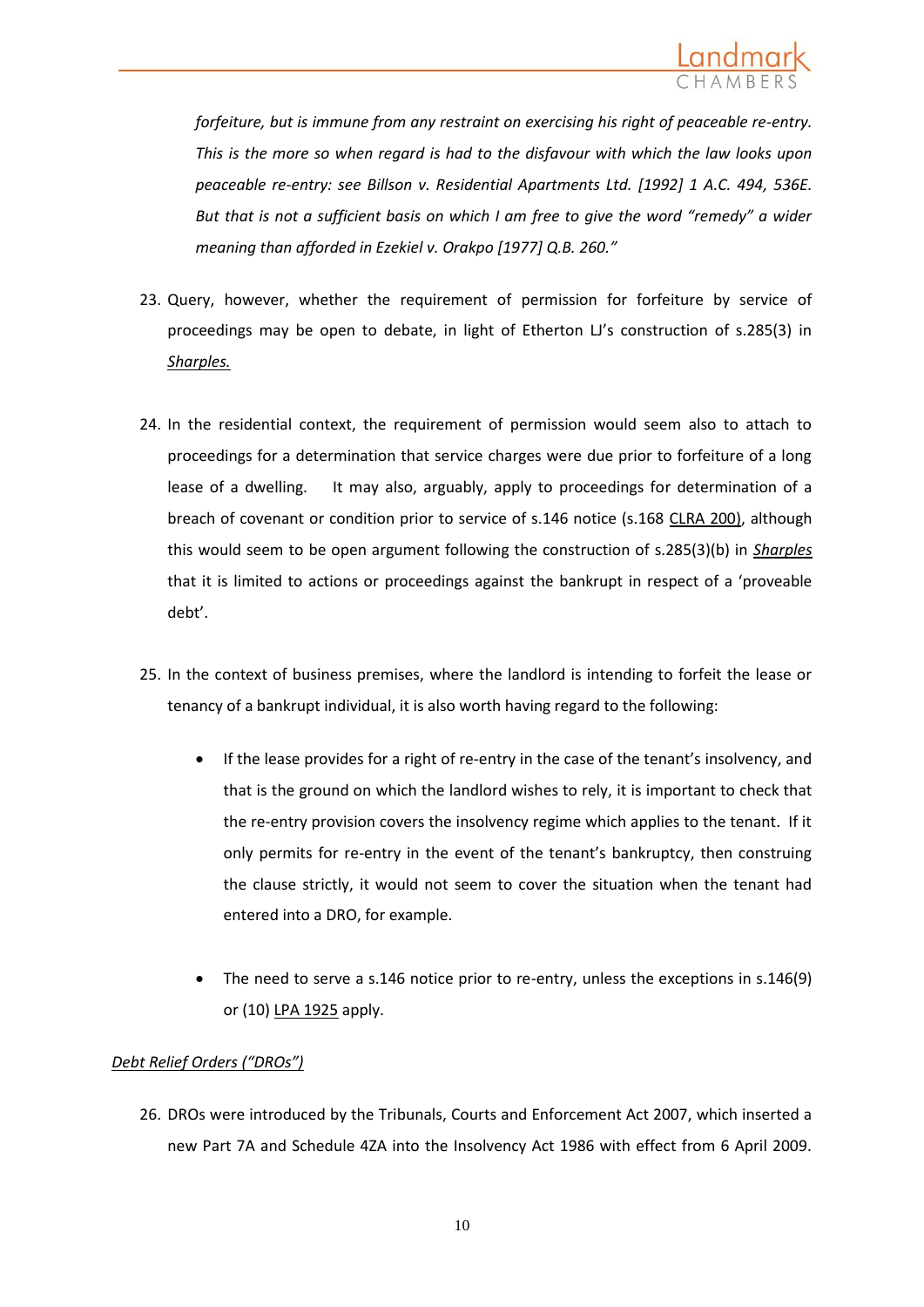

The policy behind them was summarised as follows by Mummery L.J. in *Secretary of State* 

*for Work and Pensions v. Payne & Cooper* [2010] EWCA Civ 1431:

*"14. DROs made their appearance as a new form of personal insolvency procedure when they were introduced by amendments to the 1986 Act with effect from 24 February 2009: see [section 108 of and Schedule 17](http://login.westlaw.co.uk/maf/wluk/app/document?src=doc&linktype=ref&&context=58&crumb-action=replace&docguid=IDB588280433911DCB016F6FD952C4D97) to the 2007 Act and the [Insolvency](http://login.westlaw.co.uk/maf/wluk/app/document?src=doc&linktype=ref&&context=58&crumb-action=replace&docguid=I5FA6171018F811DEB1B0DCB0B8D1D7BF)  [\(Amendment\) Rules 2009](http://login.westlaw.co.uk/maf/wluk/app/document?src=doc&linktype=ref&&context=58&crumb-action=replace&docguid=I5FA6171018F811DEB1B0DCB0B8D1D7BF) (SI 2009/642). They sit beside and complement bankruptcy. They form part of a legislative programme of debt-solution procedures, such as debt repayment plans, administration orders and individual voluntary arrangements, which provide a flexible choice of paths for the relief of those who are unable to pay their debts. The Consultation Paper produced by the Department for Constitutional Affairs in July 2004,* A Choice of Paths-Better options to manage over-indebtedness and multiple debt *(CP23/04), estimated that in 2002 net lending rose by almost £10bn per month and that adults in this country owed an average of £18,000 each. The paper predicted that if, in the context of "the historically high levels of borrowing", there should be "an economic downturn … a far greater number of people would be at risk of financial difficulties".* 

*15. The scheme, structure and purpose of DROs broadly reflect the regime of bankruptcy orders: the effect of the order is to stay enforcement of the debts by creditors and the debts are discharged after a specified period (one year in the case of DRO). While the order is in force the debtor is subject to similar restrictions and obligations as in bankruptcy. The main differences are that the DRO process does not require the intervention of the court and it is accessible to people who do not have the financial means to pay the higher fee for access to the bankruptcy procedure, ie debtors who cannot afford to make themselves bankrupt. It is less elaborate, being initiated administratively by the official receiver on the application of the individual debtor via a debt adviser who is an "approved intermediary" and on the basis of specified criteria as to assets, income and liabilities. Unlike bankruptcy there is no trustee in whom the assets of the debtor are vested for distribution to creditors. DROs are thus meant for those overburdened with debt who have relatively low levels of liabilities, no assets in excess of £300 in value and no monthly surplus income over £50 with which to come to an arrangement with creditors. The applicant must not have been the subject of a DRO within the previous six years."*

27. The main elements of the DRO regime are, in summary:

- An individual who is unable to pay his debts may apply for a DRO in respect of his qualifying debts (s.251A(1));
- To qualify as a qualifying debt, the debt must be for a liquidated sum (s.251A(2);
- The applicant must not have been the subject of a DRO in the previous 6 years (Sch 4ZA para 5)
- The applicant's debt must not exceed the prescribed amount (Sch 4ZA para  $6$ ) currently £15,000
- The applicant's monthly surplus income must not exceed the prescribed amount (Sch 4ZA para 7) – currently £50;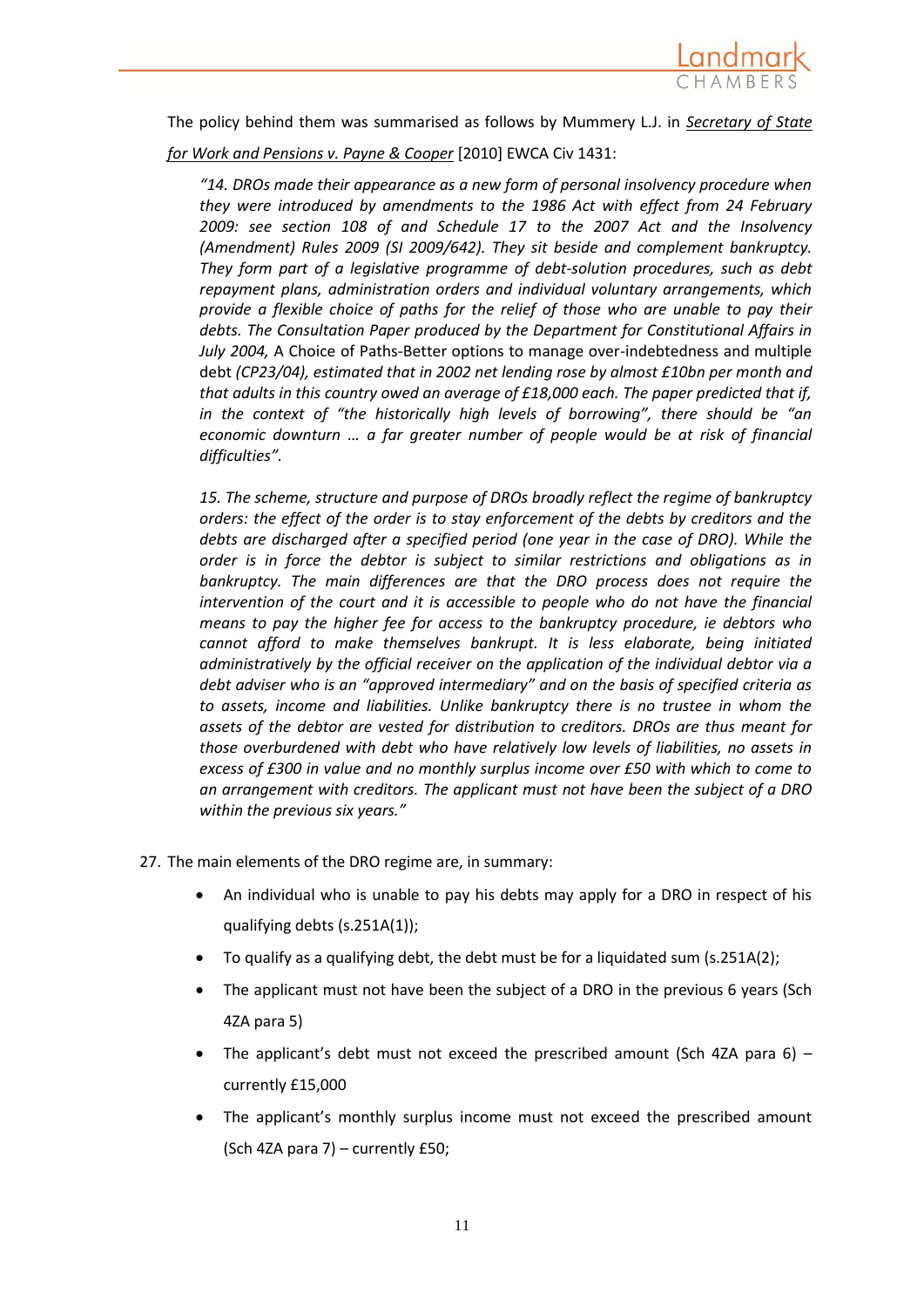

- The value of the applicant's property must not exceed the prescribed amount (Sch 4ZA para 8) – currently £300.
- The application is made, via an "approved intermediary", to the official receiver (s.251B(1)), and must include a list of the debts to which the applicant is subject at the date of the application (s.251B(2)).
- When the DRO is made, it must include a list of the debts which the official receiver is satisfied were qualifying debts at the date of the application date, specifying the amount of the debt at that time and the creditor to whom it was owed (s.251E(3));
- A creditor specified in a DRO may object to the making of the order or the inclusion of the debt in the list of qualifying debts (s.251K).
- 28. When a DRO is made, a moratorium is imposed by virtue of s.251G which provides as follows:

# "**251G Moratorium from qualifying debts**

(1) A moratorium commences on the effective date for a debt relief order in relation to each qualifying debt specified in the order ("a specified qualifying debt").

- (2) During the moratorium, the creditor to whom a specified qualifying debt is owed–
	- (a) has no remedy in respect of the debt, and
	- (b) may not–
		- (i) commence a creditor's petition in respect of the debt, or
		- (ii) otherwise commence any action or other legal proceedings against the debtor for the debt,

except with the permission of the court and on such terms as the court may impose.

(3) If on the effective date a creditor to whom a specified qualifying debt is owed has any such petition, action or other proceeding as mentioned in subsection (2)(b) pending in any court, the court may–

(a) stay the proceedings on the petition, action or other proceedings (as the case may be), or

(b) allow them to continue on such terms as the court thinks fit.

(4) In subsection (2)(a) and (b) references to the debt include a reference to any interest, penalty or other sum that becomes payable in relation to that debt after the application date.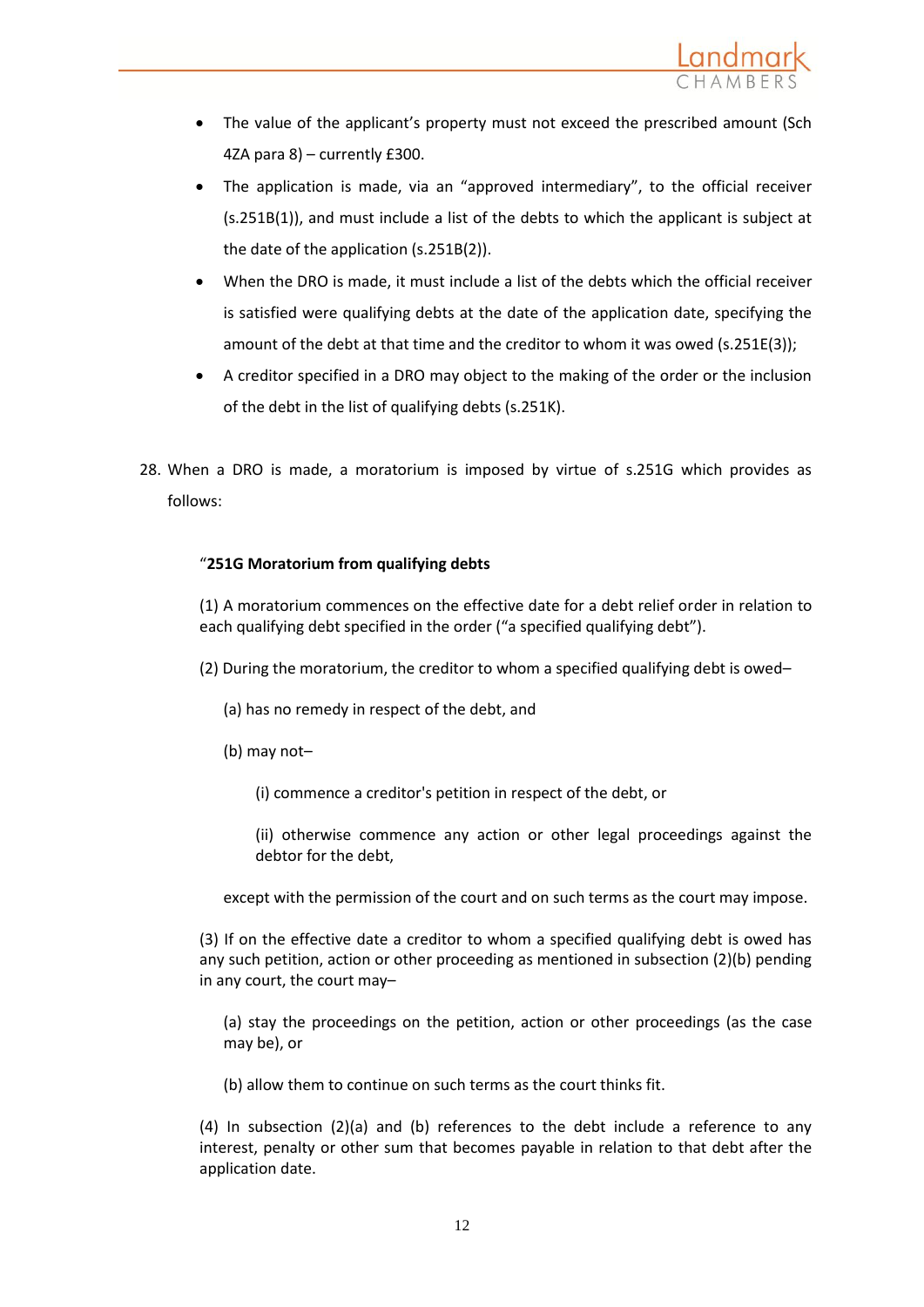

(5) Nothing in this section affects the right of a secured creditor of the debtor to enforce his security."

29. It is clear from the CA decision in *Sharples* that the same principles apply to possession proceedings in respect of secured or assured tenancies where the tenant is subject to a DRO as when he is bankrupt, or bankruptcy is pending. Similarly, there seems no reason to believe that the position would be different in respect of any forfeiture, or as to the consequences of commencing proceedings without permission of the court as required by s.251G(2)(b).

### *Individual voluntary arrangements*

- 30. Individual voluntary arrangements are governed by Part VIII of the Insolvency Act 1986 and are, in effect, a statutory compromise between a debtor and his creditors.
- 31. For the purposes of this seminar, the most pertinent provisions are s.252, which provides for a moratorium on proceedings against the debtor on the making of an interim order, and s.254 which makes provision for the period between an application for an interim order being made, and being granted.
- 32. As mentioned above, s.252 provides for a moratorium on legal proceedings against the debtor where an interim order is made by the Court, in the following terms:

### "**252.— Interim order of court.**

(1) In the circumstances specified below, the court may in the case of a debtor (being an individual) make an interim order under this section.

(2) An interim order has the effect that, during the period for which it is in force—

(a) no bankruptcy petition relating to the debtor may be presented or proceeded with,

(aa) no landlord or other person to whom rent is payable may exercise any right of forfeiture by peaceable re-entry in relation to premises let to the debtor in respect of a failure by the debtor to comply with any term or condition of his tenancy of such premises, except with the leave of the court, and

(b) no other proceedings, and no execution or other legal process, may be commenced or continued and no distress may be levied against the debtor or his property except with the leave of the court"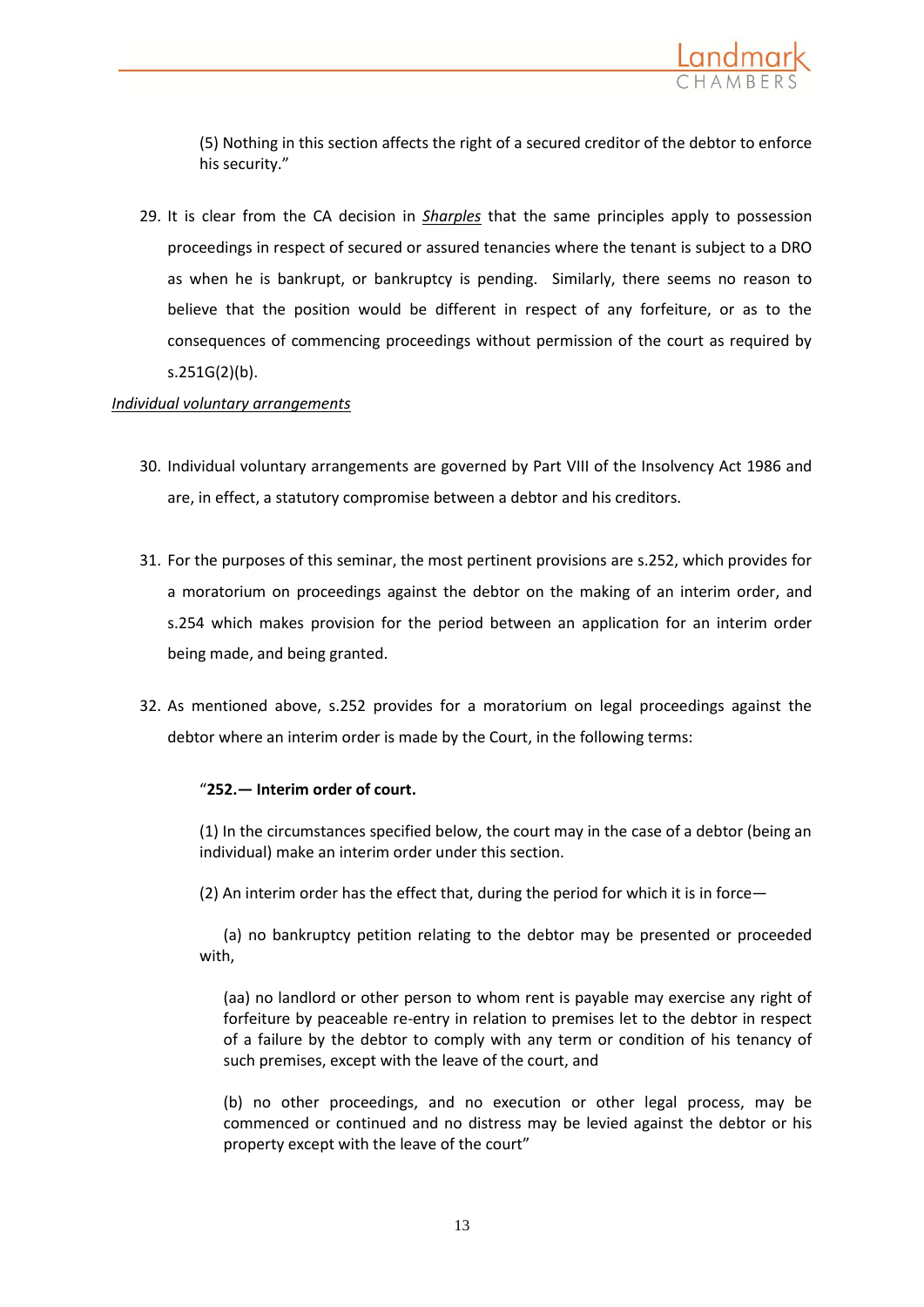

- 33. Prior to the implementation of the Insolvency Act 2000, it was a pre-requisite that the debtor obtain an interim order before putting a proposal to his creditors. Instead, there is a now an option to apply for an interim order, and the court will only grant the same if it is satisfied that:
	- The debtor intends to make a proposal to his creditors for an IVA;
	- On the day of making the application the debtor was an undischarged bankrupt or was able to petition for his own bankruptcy;
	- No previous application had been made by the debtor for an interim order in the period of 12 months ending with that day; and
	- The nominee under the debtor's proposal (ie the individual nominated to supervise the IVA) is willing to act in relation to that proposal.

s.255(1) IA 1986

34. S.254 makes provision for a court to take steps to protect the debtor's assets from legal action where an application for an interim order is pending:

### "**254.— Effect of application.**

(1) At any time when an application unde[r section 253](http://login.westlaw.co.uk/maf/wluk/app/document?src=doc&linktype=ref&&context=32&crumb-action=replace&docguid=ID74299F0E44A11DA8D70A0E70A78ED65) for an interim order is pending,

(a) no landlord or other person to whom rent is payable may exercise any right of forfeiture by peaceable re-entry in relation to premises let to the debtor in respect of a failure by the debtor to comply with any term or condition of his tenancy of such premises, except with the leave of the court, and

(b) the court may forbid the levying of any distress on the debtor's property or its subsequent sale, or both, and stay any action, execution or other legal process against the property or person of the debtor.

(2) Any court in which proceedings are pending against an individual may, on proof that an application under that section has been made in respect of that individual, either stay the proceedings or allow them to continue on such terms as it thinks fit"

35. There seems no reason to believe that the moratorium under Part VIII would be construed any differently to that in Part IX, such that if leave were not sought before commencing proceedings, those proceedings would be invalid. It is also notable that Part VIII expressly prohibits forfeiture by peaceable re-entry, without the leave of the court. There is no express moratorium which applies once the IVA has been approved, although the creditors will be bound by its terms.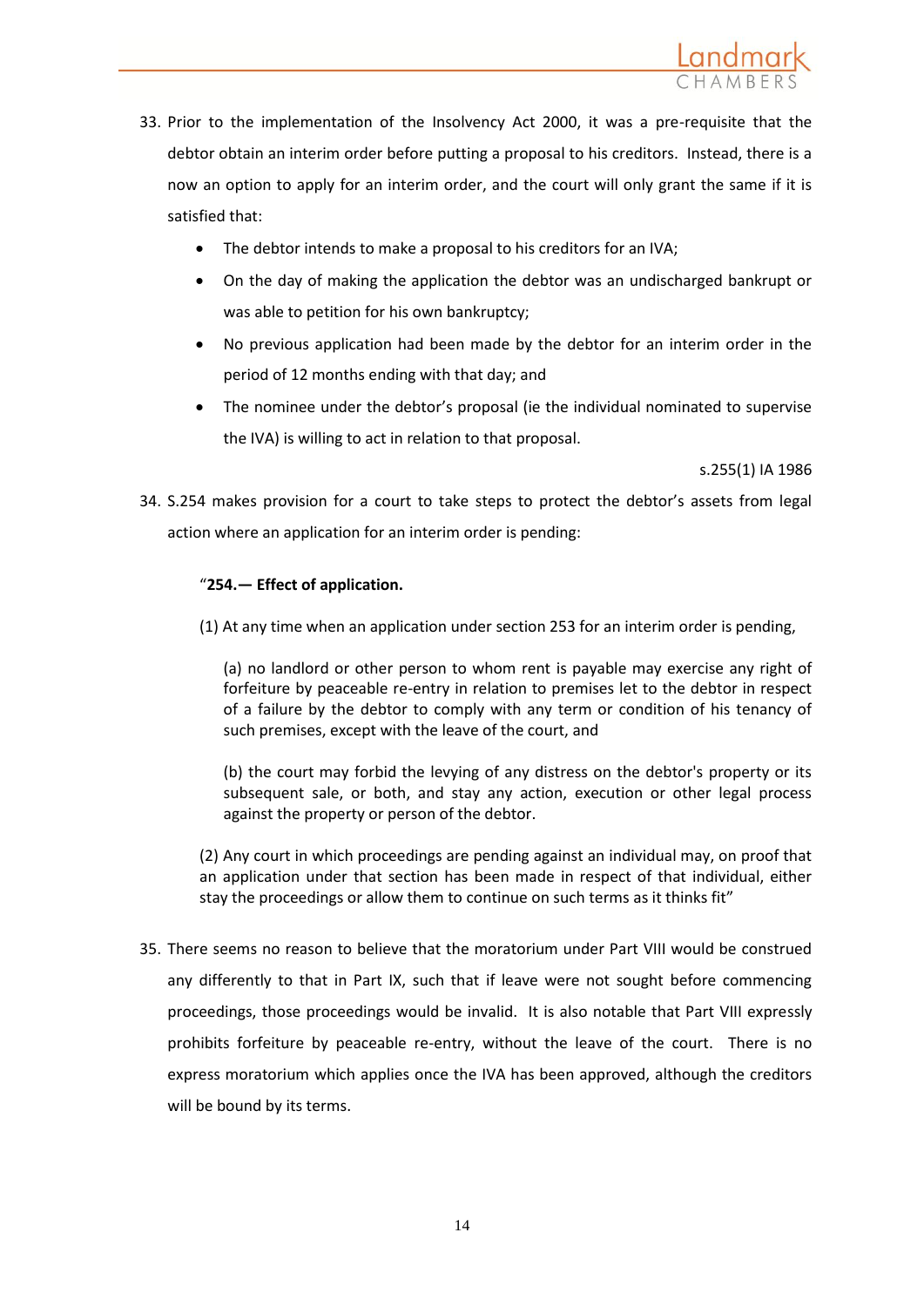

### **Insolvency and the Company**

## *Administration*

- 36. The administration regime was comprehensively overhauled by the Enterprise Act 2002, which reforms are set out in Sch B1 to the Insolvency Act 1986.
- 37. There are three routes by which a company may be put into administration. A company enters administration on the appointment of an administrator::
	- By an administration order of the court under para 10 of Sch B1;
	- By the holder of a floating charge under para 14 of Sch B1;
	- By the company or its directors under para 22 of Sch B1
- 38. Whatever route is adopted, the administrator is required to perform his functions with the aim of achieving one of the objectives set out in para 3 of Sch B1, which objectives are hierarchical:
	- Rescuing the company as a going concern; or
	- Achieving a better result for the company's creditors as a whole than would be likely if the company were wound up (without first being in administration); or
	- Realising property in order to make a distribution to one or more secured creditors.
- 39. The moratorium on legal process whilst a company is in administration is set out in para 43 of Sch B1 of the Act:
	- "(1) This paragraph applies to a company in administration.
	- (2) No step may be taken to enforce security over the company's property except—
		- (a) with the consent of the administrator, or
		- (b) with the permission of the court.

(3) No step may be taken to repossess goods in the company's possession under a hirepurchase agreement except—

- (a) with the consent of the administrator, or
- (b) with the permission of the court.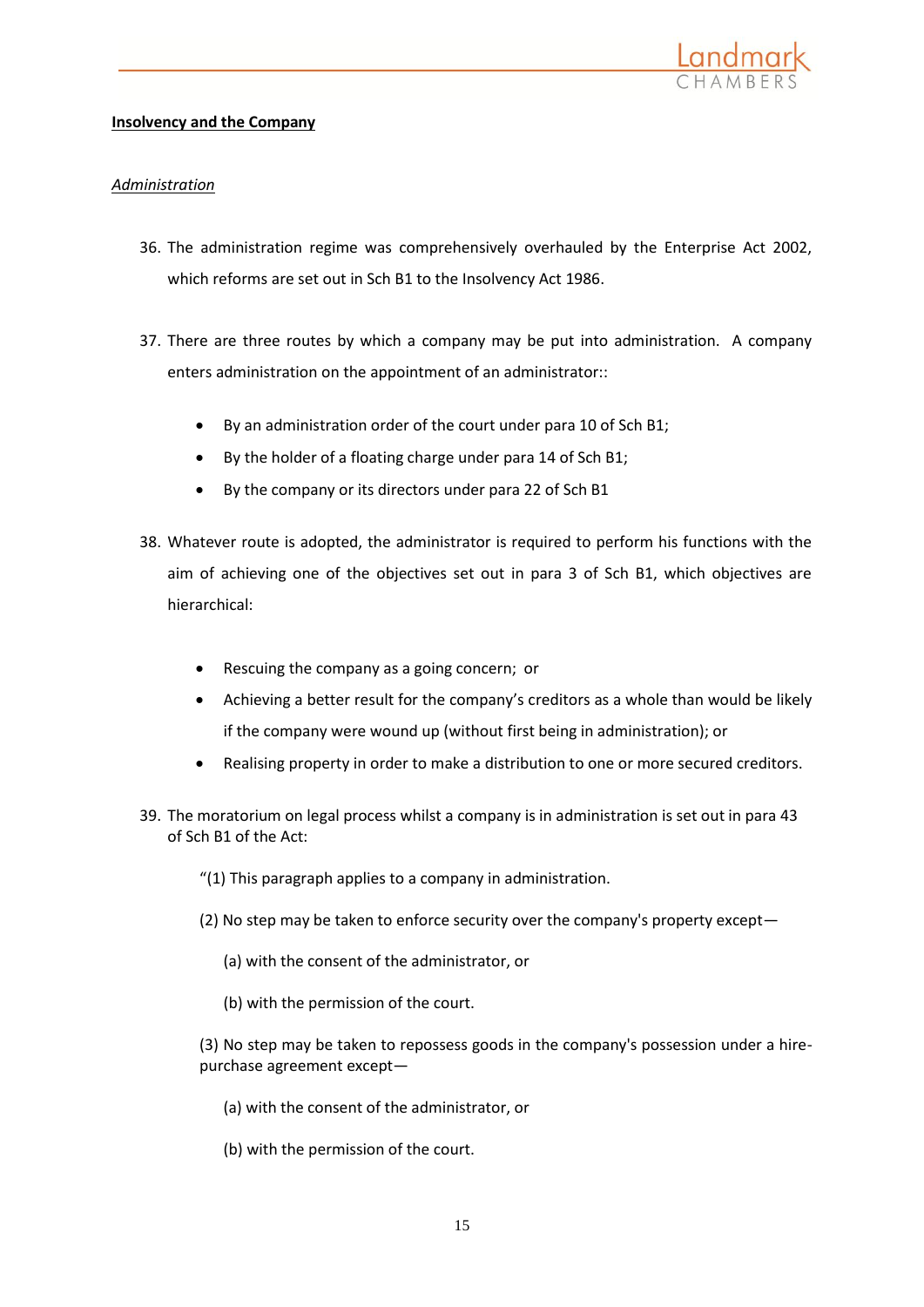

(4) A landlord may not exercise a right of forfeiture by peaceable re-entry in relation to premises let to the company except—

(a) with the consent of the administrator, or

(b) with the permission of the court.

(5) In Scotland, a landlord may not exercise a right of irritancy in relation to premises let to the company except—

- (a) with the consent of the administrator, or
- (b) with the permission of the court.

(6) No legal process (including legal proceedings, execution, distress and diligence) may be instituted or continued against the company or property of the company except—

- (a) with the consent of the administrator, or
- (b) with the permission of the court.

(6A) An administrative receiver of the company may not be appointed.

(7) Where the court gives permission for a transaction under this paragraph it may impose a condition on or a requirement in connection with the transaction.

(8) In this paragraph "landlord" includes a person to whom rent is payable"

- 40. Para 44 makes provision for an interim moratorium, applying the moratorium on insolvency proceedings (in para 42) and other legal proceedings (in para 43) to the period where the process to put the company into administration has been commenced but not yet completed or taken effect. It is somewhat controversial.
- 41. It is fair to say that the para 43 moratorium is more far-reaching than that in the individual insolvency regimes set out above.
- 42. A full consideration of the moratorium –and how it may impact a landlord, or mortgagee is somewhat beyond the text of this seminar. However, the following principles are useful starting point for the landlord/mortgagee/other creditor trying to enforce its rights through possession proceedings.
- 43. In terms of when the court's permission will be granted for proceedings caught by para 43, the seminal guidance is that set out in the judgment of Nicholls LJ in *Re Atlantic Computer*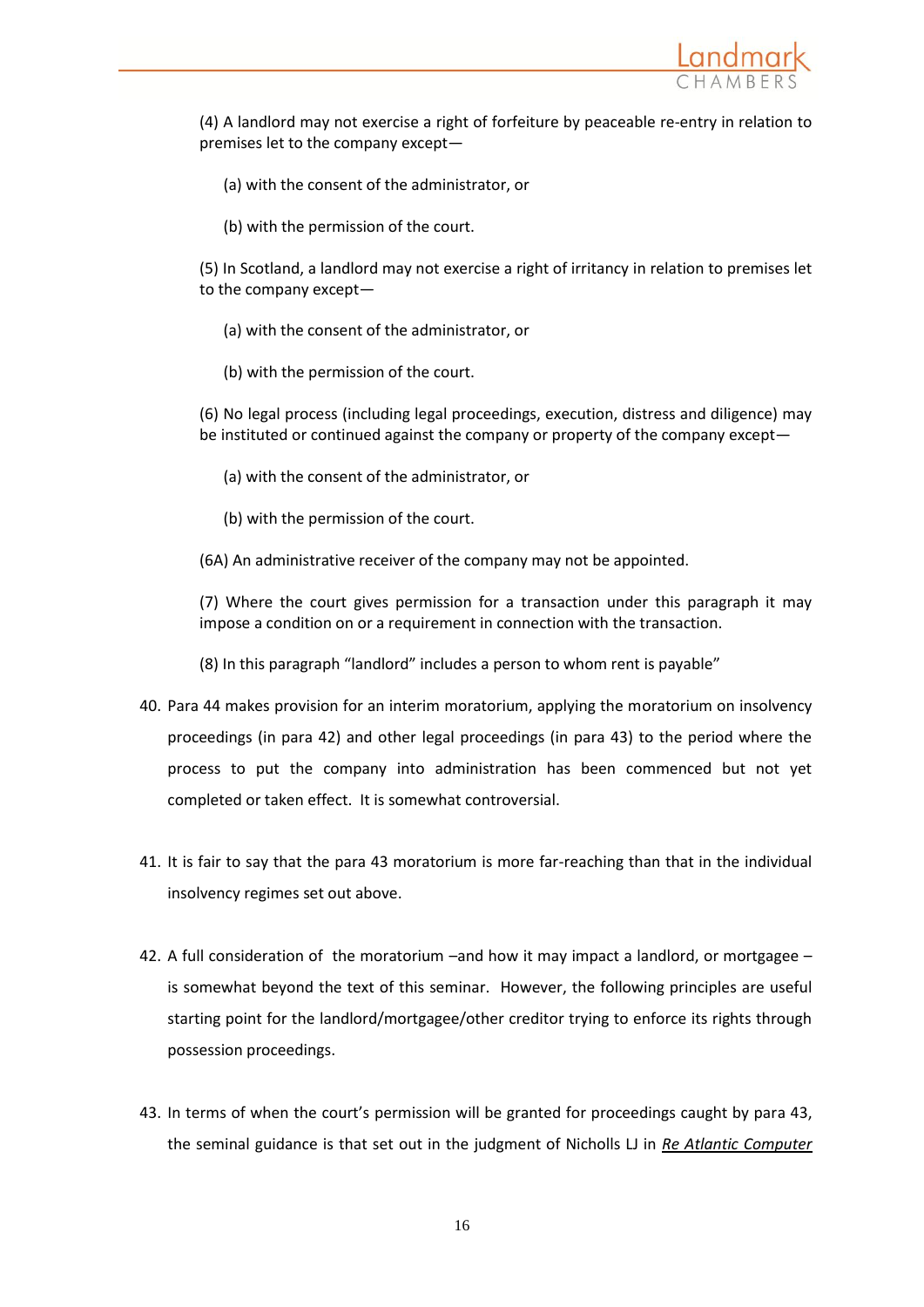

*Systems plc* [1992] Ch 505, namely that the court is required to carry out a balancing act taking into account the following

- The company's financial position and ability to pay ongoing rent
- The administrator's proposals, including whether ongoing debts, such as the rent, would be paid as an expense of the administration;
- The effect on the administration if permission were to be granted ;
- The effect on the creditor and on the debtor if permission were to be refused;
- The prospect of a successful outcome in the administration if permission were refused;
- The conduct of the parties;
- That the initial burden of satisfying the court that permission ought to be granted rests with the creditor.
- 44. Further, issues may arise, particularly in 'pre-pack' administrations, where the administrator has granted a licence to occupy to a proposed purchaser without the landlord's consent and in breach of the non-alienation clauses of the lease. Whilst not without its risks as a course of action by the administrator – see *Metro Nominees (Wandsworth) (No 1) v.K Rayment* [2008] B.C.C.  $40^6$  – such situations still require the court to conduct the balancing exercise set out in *Re Atlantic Computer Systems*, even where the pre-pack sale may have already gone through – *Innovate Logistics Ltd v. Sunberry Properties Ltd* [2008] EWCA Civ 1321.

### *Liquidation*

 $\overline{a}$ 

- 45. Liquidation, or "winding up", is governed by Parts IV and V of the Insolvency Act 1986.
- 46. There are three types of liquidation:
	- Compulsory liquidation the company is wound-up pursuant to a court order following a petition being presented by the directors, members, creditors or contributors of the company;

 $6$  Permission granted for the landlord to forfeit the lease by proceedings, but not to enter by peaceable re-entry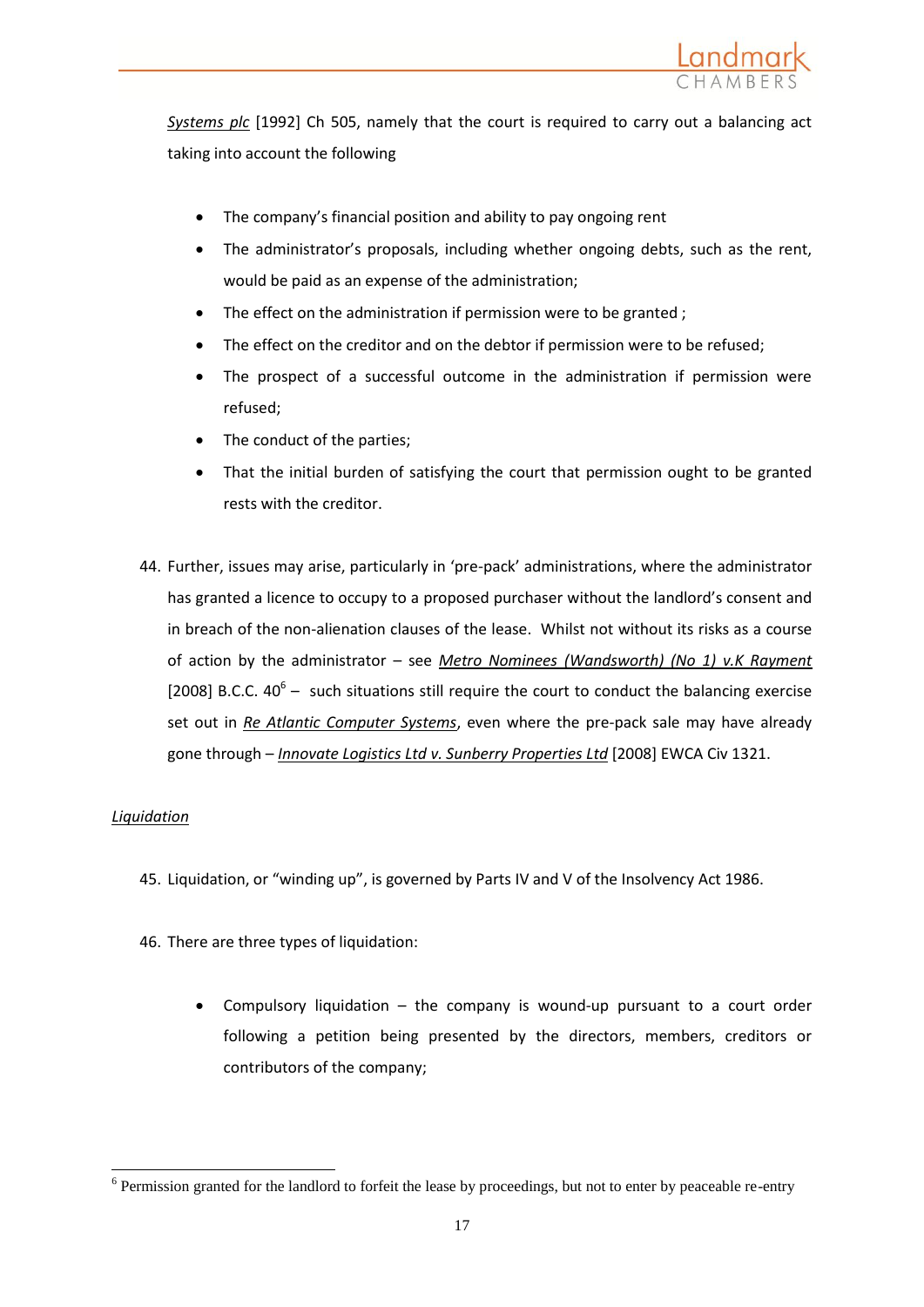

- Creditors' Voluntary Liquidation the members of an insolvent company resolve the wind up the company, following which a meeting of the company's creditors is called pursuant to s.9 of the Act;
- Members' Voluntary Liquidation -
- 47. In the case of compulsory liquidation, between the presentation of a winding-up petition and the making of the winding-up order there is no restriction on the right of a landlord to forfeit the tenant's lease, although creditors of the debtor could apply for a stay of those proceedings under s.126 of the Act, which provides:

" $(1)$  At any time after the presentation of a winding-up petition, and before a windingup order has been made, the company, or any creditor or contributory, may—

(a) Where any action or proceeding against the company is pending in the High Court or Court of Appeal in England and Wales or Northern Ireland, apply to the court in which the action or proceeding is pending for a stay of proceedings therein, and

(b) Where any other action or proceeding is pending against the company, apply to the court having jurisdiction to wind up the company to restrain further proceedings in the action or proceeding;

and the court to which application is so made may (as the case may be) stay, sist or restrain the proceedings accordingly on such terms as it thinks fit.

(2) In the case of a company registered but not formed under the [Companies Act 2006,](http://login.westlaw.co.uk/maf/wluk/app/document?src=doc&linktype=ref&&context=60&crumb-action=replace&docguid=I67088A508B0211DBB4C6A18EEE1C8BDD) where the application to stay, sist or restrain is by a creditor, this section extends to actions and proceedings against any contributory of the company."

48. After the winding up order has been made, further proceedings are restrained by s.130(2) of

the Act, which provides:

"(2) When a winding-up order has been made or a provisional liquidator has been appointed, no action or proceeding shall be proceeded with or commenced against the company or its property, except by leave of the court and subject to such terms as the court may impose."

49. In respect of a voluntary liquidation, there is no statutory moratorium on legal process. However, this must be read subject to s.112 of the Act which provide for the liquidator to make an application to court in respect of the winding-up, following which the court may exercise any power which could have been exercised in a compulsory winding-up – such as that under s.126. s.112 provides as follows: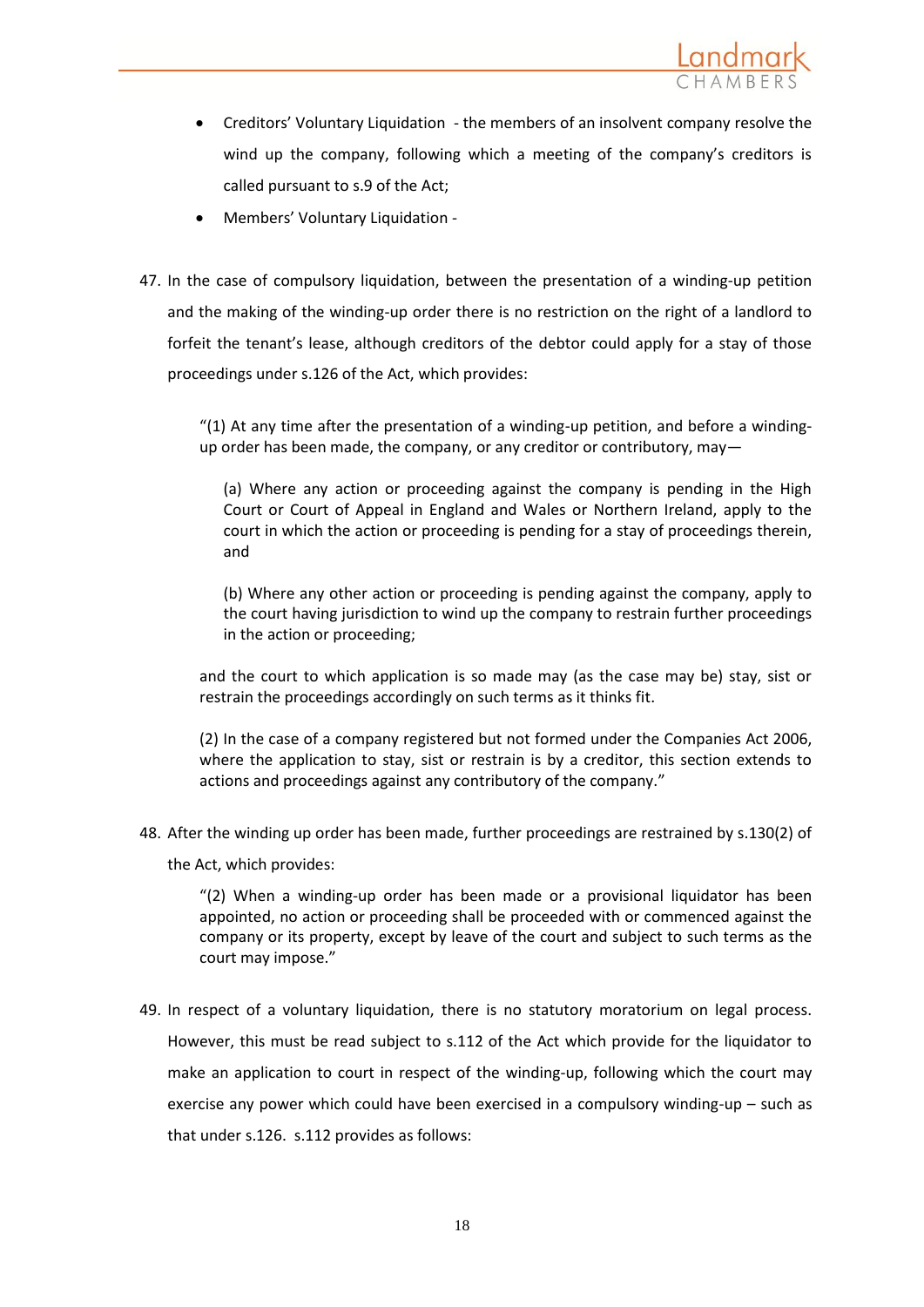

"1) The liquidator or any contributory or creditor may apply to the court to determine any question arising in the winding up of a company, or to exercise, as respects the enforcing of calls or any other matter, all or any of the powers which the court might exercise if the company were being wound up by the court.

(2) The court, if satisfied that the determination of the question or the required exercise of power will be just and beneficial, may accede wholly or partially to the application on such terms and conditions as it thinks fit, or may make such other order on the application as it thinks just.

(3) A copy of an order made by virtue of this section staying the proceedings in the winding up shall forthwith be forwarded by the company, or otherwise as may be prescribed, to the registrar of companies, who shall enter it in his records relating to the company."

50. There are no statutory guidelines on how an application under s.126 should be approached, it is a matter for the court's general discretion. It seems likely, however, that in the case of forfeiture at least, relevant considerations will include the strength of the landlord's grounds for forfeiture, and whether the tenant/liquidator has a defence to the same, as well as consideration of 'what is right and fair in all the circumstances'.<sup>7</sup> In a case where there is no real defence to the action, the court may give permission to forfeit, and make a summary order for possession at the same time: see, for example, *Re Blue Jeans Sales Ltd* [1979] 1 WLR 362. It is unclear whether the prohibition in s.130(2) applies to forfeiture by peaceable re-entry.

### *Company Voluntary Arrangements (CVAs)*

 $\overline{a}$ 

- 51. CVAs are governed by Part 1 of the Insolvency Act 1986. The regime broadly mirrors that for IVAs.
- 52. S.1A provides for the directors of a company who propose to make a proposal for a voluntary arrangement to apply for a moratorium in respect of the company's assets. The conditions, procedure, and procedure following grant of the same are set out in Sch 1A to the Act. The Schedule is not short, and its provisions are not therefore set out in full in his paper. The effect of a moratorium being granted are set out in paras 12-14 of the Schedule, the pertinent provisions of which for the purposes of this paper are paras 12 and 14 (para 13 concerns uncrystallised floating charges). Para 12 provides, so far as is relevant, as follows:

"(1) During the period for which a moratorium is in force for a company-

<sup>7</sup> *New Cap Reinsurance Corp Ltd v. HIH Casualty and General Insurance Ltd* [2002] EWCA Civ 300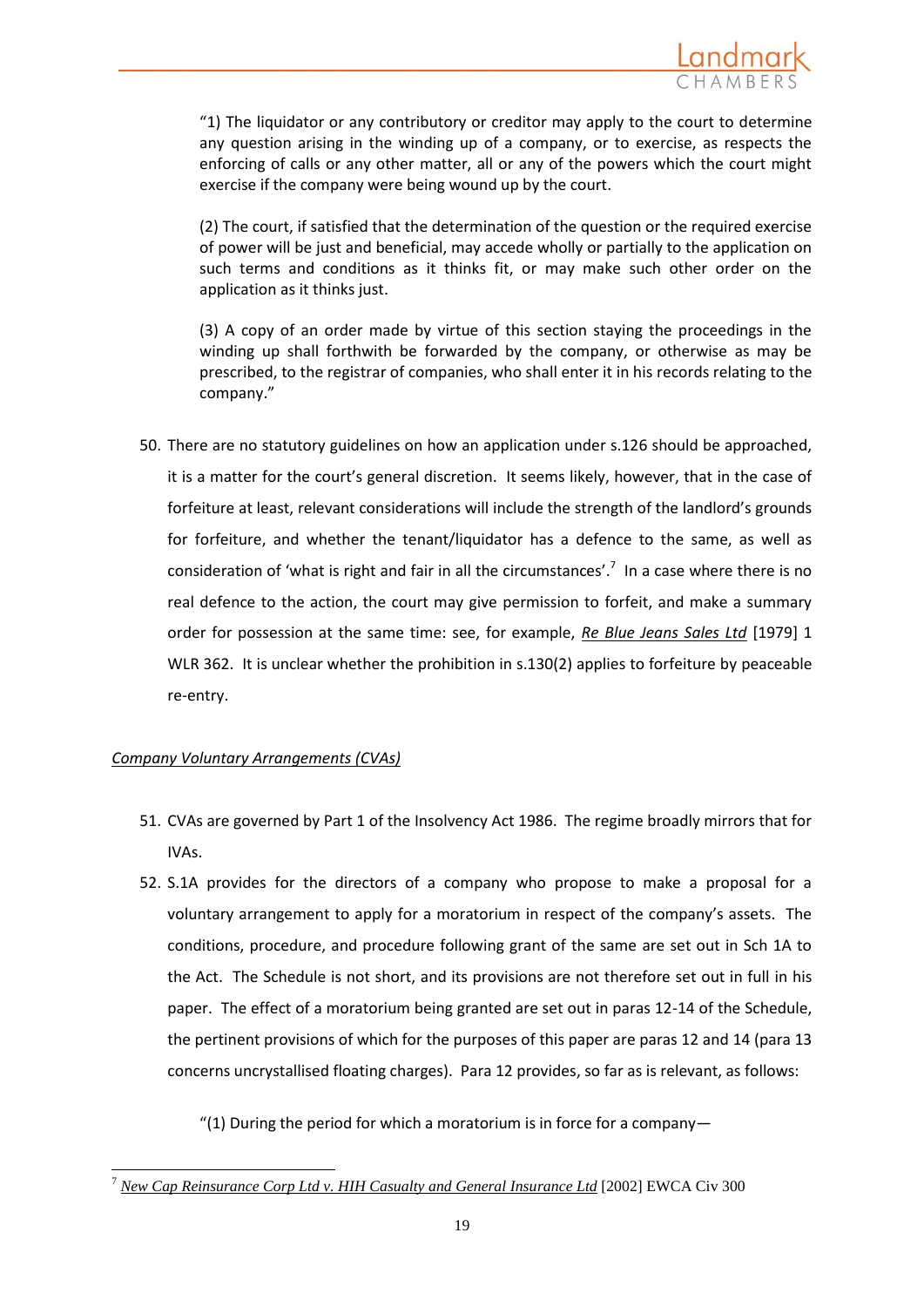

(a) no petition may be presented for the winding up of the company,

(b) no meeting of the company may be called or requisitioned except with the consent of the nominee or the leave of the court and subject (where the court gives leave) to such terms as the court may impose,

(c) no resolution may be passed or order made for the winding up of the company,

(d) no administration application may be made in respect of the company,

(da) no administrator of the company may be appointed under [paragraph 14](http://login.westlaw.co.uk/maf/wluk/app/document?src=doc&linktype=ref&&context=81&crumb-action=replace&docguid=ID844A0A0E44A11DA8D70A0E70A78ED65) or [22](http://login.westlaw.co.uk/maf/wluk/app/document?src=doc&linktype=ref&&context=81&crumb-action=replace&docguid=ID8562CD0E44A11DA8D70A0E70A78ED65)  [of Schedule B1,](http://login.westlaw.co.uk/maf/wluk/app/document?src=doc&linktype=ref&&context=81&crumb-action=replace&docguid=ID8562CD0E44A11DA8D70A0E70A78ED65)

(e) no administrative receiver of the company may be appointed,

(f) no landlord or other person to whom rent is payable may exercise any right of forfeiture by peaceable re-entry in relation to premises let to the company in respect of a failure by the company to comply with any term or condition of its tenancy of such premises, except with the leave of the court and subject to such terms as the court may impose,

(g) no other steps may be taken to enforce any security over the company's property, or to repossess goods in the company's possession under any hirepurchase agreement, except with the leave of the court and subject to such terms as the court may impose, and

(h) no other proceedings and no execution or other legal process may be commenced or continued, and no distress may be levied, against the company or its property except with the leave of the court and subject to such terms as the court may impose.

(2) Where a petition, other than an excepted petition, for the winding up of the company has been presented before the beginning of the moratorium, [section 127](http://login.westlaw.co.uk/maf/wluk/app/document?src=doc&linktype=ref&&context=81&crumb-action=replace&docguid=ID6CD9101E44A11DA8D70A0E70A78ED65) shall not apply in relation to any disposition of property, transfer of shares or alteration in status made during the moratorium or at a time mentioned in [paragraph 37\(5\)\(a\).](http://login.westlaw.co.uk/maf/wluk/app/document?src=doc&linktype=ref&&context=81&crumb-action=replace&docguid=ID8384490E44A11DA8D70A0E70A78ED65)

...

### **Charges and Mortgages**

- 53. The preceding sections of the paper have focused, largely, on proceedings for possession by landlords. The considerations are somewhat different in respect of the creditor whose interest is secured by either a mortgage or other charge over the property.
- 54. Save for those which apply in respect of administration and compulsory liquidation, none of the moratoriums directly affect the rights of secured creditors to enforce their security.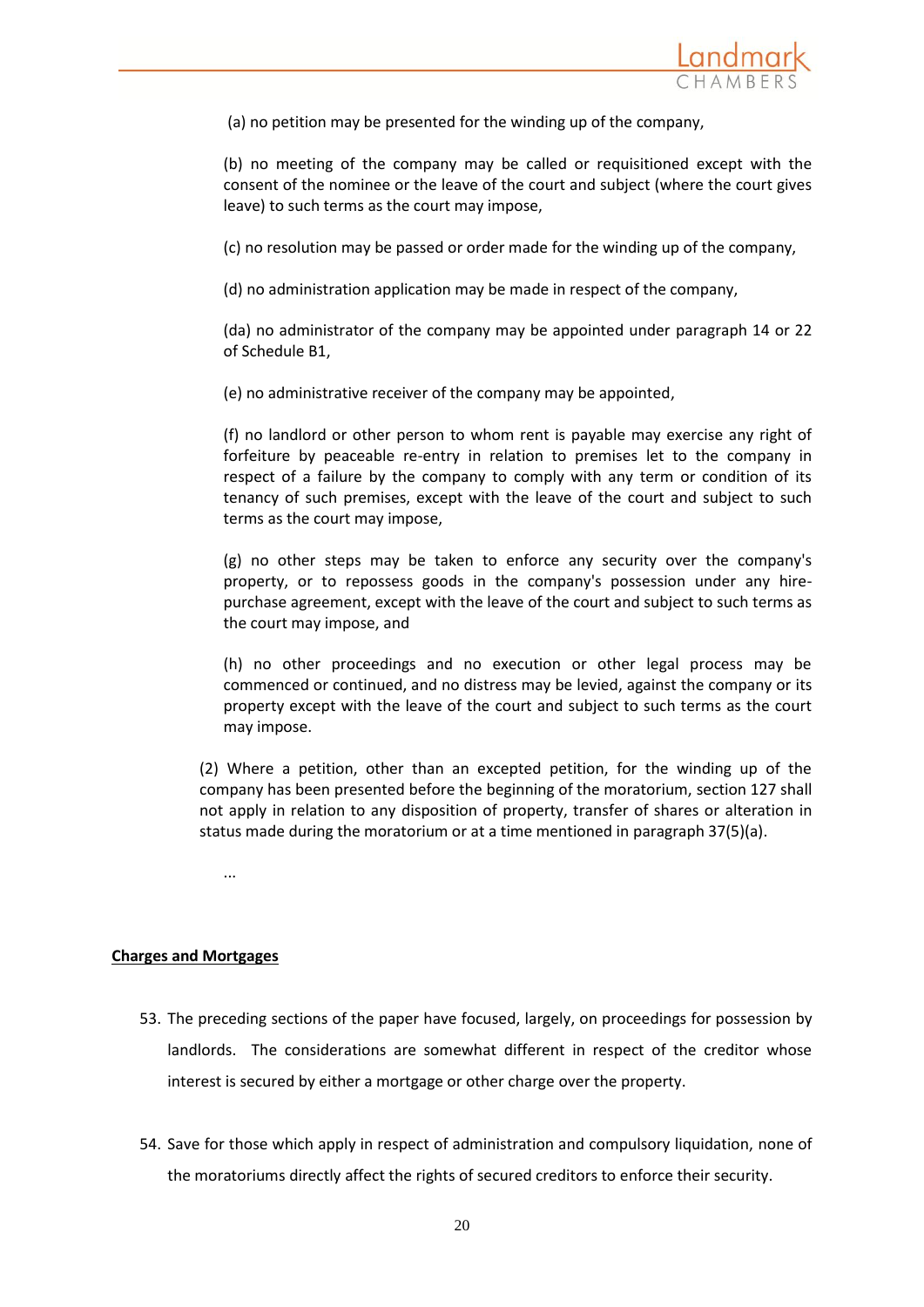

- 55. In respect of IVAs, and CVAs, at the meeting of the debtor's creditors, those creditors may not approve any proposal, or modification to the proposal, which "affects the right of a secured creditor of [the debtor] to enforce his security, except with the concurrence of the creditor concerned'. (CVA s.4(3), IVA s.258). A secured creditor is not therefore affected by an IVA or CVA unless he expressly agrees to be so bound: see *Khan v. Permayer* [2001] BPIR 95 (CA).
- 56. In practice, this appears to mean that the bank may bring proceedings for possession of the mortgaged property, but not sue on the personal obligation to pay the mortgage debt. Whilst there may be some scope for argument as to whether proceedings for vacant possession of the property should properly be regarded as enforcing the mortgagee's security, $^8$  there would seem to be not insignificant weight in the argument that recovery of possession of the mortgaged property would fall within the spirit of the secured creditor exceptions. This would seem to be further strengthened by the reasoning in *Ezekiel* and *Sharples* that an action for possession of a property to which the claimant is entitled is not a remedy or action in respect of a proveable debt, but a recovery of possession.
- 57. One final situation which is worth noting is that where a creditor has an interim charging order over a property, but a bankruptcy order (for example) is made prior to the charging order being made final. In *Nationwide Building Society v. Wright* [2010] Ch 318, a petition for the defendant's bankruptcy had been presented after the making of an interim charging order over the property, which order was made final before the bankruptcy order was made. It was common ground that neither the building society nor the judge who made the final order was aware of the pending bankruptcy petition as at the date the charging order was made final.
- 58. The situation the CA had to consider was whether the charging orders ought to have been discharged due to the bankruptcy order. It concluded they should not, having regard to s.346 of the Insolvency Act. However, the following should be noted, as a word of warning from the judgement:

*"An application to discharge both the interim charging order of 5 May 2006 and the final charging order of 26 June 2006 was made by the trustee in bankruptcy by notice* 

 $\overline{a}$ 

<sup>&</sup>lt;sup>8</sup> There is some conflicting authority on whether proceedings for possession constitute enforcing the mortgage. The prevailing view appears to be that it is merely a claim for the recovery of land. See Fisher and Lightwood para 19.9